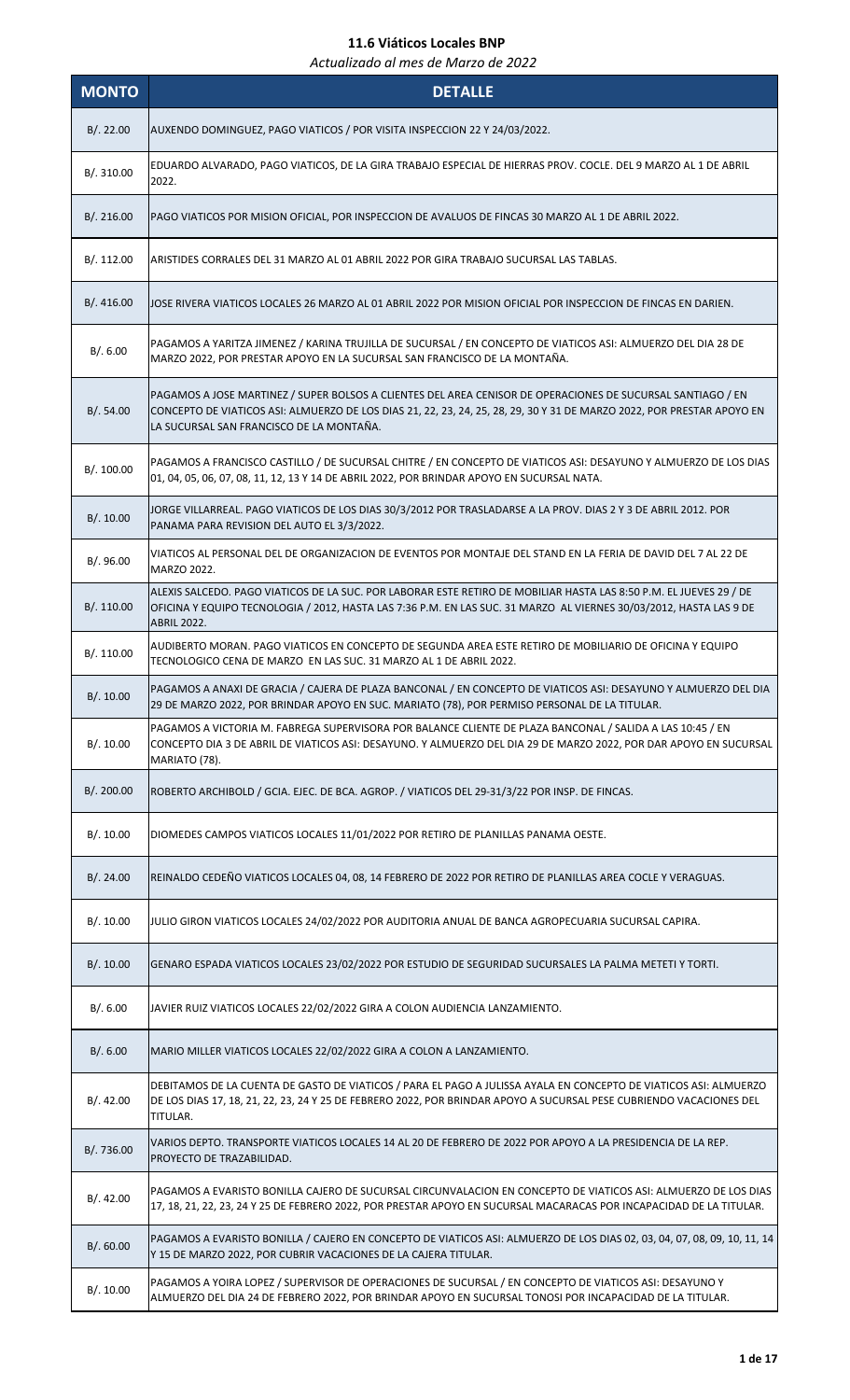| <b>MONTO</b> | <b>DETALLE</b>                                                                                                                                                                                                                                                                                                                                                                                                                                       |
|--------------|------------------------------------------------------------------------------------------------------------------------------------------------------------------------------------------------------------------------------------------------------------------------------------------------------------------------------------------------------------------------------------------------------------------------------------------------------|
| B/.100.00    | WALTER CASTILLO / GCIA. EJEC. DE SEGURIDAD / VIATICOS DEL 13-14/2/22 POR VIAJE A GUABITO.                                                                                                                                                                                                                                                                                                                                                            |
| B/. 12.00    | ELVIS SANJUR / GCIA. EJEC. DE SEGURIDAD / VIATICOS DEL 15 Y 18/2/22 POR VIAJE A DOLEGA.                                                                                                                                                                                                                                                                                                                                                              |
| B/.20.00     | MARINO CASTILLO / GCIA. EJEC. DE SEGURIDAD / VIATICOS DEL 3 Y 4/2/22 POR VIAJE A GUALACA.                                                                                                                                                                                                                                                                                                                                                            |
| B/.18.00     | NEFTALI LARA / GCIA. EJEC. DE SEGURIDAD / VIATICOS DEL 14, 16-17/2/22 POR VIAJE A DOLEGA.                                                                                                                                                                                                                                                                                                                                                            |
| B/. 416.00   | CARLOS MORENO / GCIA. EJEC. DE OPERACIONES / VIATICOS DEL 3-7/3/22 POR APOYO EN SUC. 17.                                                                                                                                                                                                                                                                                                                                                             |
| B/.6.00      | PAGAMOS A JUAN CASTILLO / SUPERVISOR DE OPERACIONES DE SUCURSAL EN CONCEPTO DE VIATICOS ASI: ALMUERZO DEL DIA 22<br>DE FEBRERO 2022, POR LLEVAR VEHICULO NISSAN ASIGNADO A SUCURSAL LA PINTADA A REVISADO Y CAMBIO DE LLANTAS EN<br>CHITRE.                                                                                                                                                                                                          |
| B/.46.00     | PAGAMOS A MAUREEN CHEN / ASISTENTE / EN CONCEPTO DE VIATICOS ASI: DESAYUNO Y ALMUERZO DE LOS DIAS 21, 22, 23 Y 24<br>DE 2022, Y ALMUERZO DEL DIA 25 DE FEBRERO 2022, POR APOYO EN EL DEPTO. DE OPERACIONES REGIONAL CENTRAL AUSENCIA<br>DEL JEFE Y GIRAS DE TRABAJO EN PROVINCIA DE VERAGUAS Y COCLE.                                                                                                                                                |
| B/.36.00     | PAGAMOS A YARIELA CUEVAS / JEFA DE ATENCION AL CLIENTE DE SUCURSAL / EN CONCEPTO DE VIATICOS ASI: ALMUERZO DE LOS<br>DIAS 14, 15, 16, 17, 18 Y 21 DE FEBRERO 2022, POR BRINDAR APOYO AL DEPTO. DE ATENCION AL CLIENTE DE LA SUCURSAL PLAZA<br>BANCONAL.                                                                                                                                                                                              |
| B/.6.00      | ALBERTO GONZALEZ VIATICOS LOCALES 25/02/2022 POR AUDITORIA DE CREDITO AGROPECUARIO.                                                                                                                                                                                                                                                                                                                                                                  |
| B/.12.00     | LOURDES MARTINEZ PEREZ VIATICOS LOCALES 24 Y 25 FEBRERO 2022 POR AUDT. CRED. AGROP. SUC. LAS TABLAS.                                                                                                                                                                                                                                                                                                                                                 |
| B/.10.00     | ALBERTO GONZALEZ VIATICOS LOCALES 24/02/2022 POR AUDT. CRED. AGROP. SUC. TONOSI.                                                                                                                                                                                                                                                                                                                                                                     |
| B/.24.00     | PAGAMOS A YOVANY MONTERO / OFICIAL DE CREDITO AGROPECUARIO / EN CONCEPTO DE VIATICOS ASI: ALMUERZO DEL DIA<br>02/02/2022, POR GIRA DE INSPECCION A CALOBRE DONDE EL CLIENTE POR REVISON ANUAL, ALMUERZO DEL DIA 03/02/2022, POR<br>GIRA DE INSPECCION AL YAYA DE ZONA DONDE CLIENTE POR REVISION ANUAL, ALMUERZO DEL DIA 11/02/2022, POR GIRA DE<br>INSPECCION, AL CLIENTE POR REVISION ANUAL, ALMUERZO DEL 18/02/22, POR GIRA DE INSPECCION PONUGA. |
| B/. 12.00    | VARIOS GERENCIA AREA DE VENTAS 22/02/2022 VIATICOS LOCALES PROV. COCLE TEMA ATENC. A PROMOTORES.                                                                                                                                                                                                                                                                                                                                                     |
| B/.20.00     | VARIOS GERENCIA AREA DE INFRAEST. DESCENT. VIATICOS LOCALES 22/02/2022 POR TRABAJO EXTRAORDINARIO EN NATA.                                                                                                                                                                                                                                                                                                                                           |
| B/. 194.00   | PAGAMOS A ARIEL GOMEZ / ASISTENTE DE ABOGADO DE LA SECCION DE COBRO COACTIVO, A.C. / EN CONCEPTO DE VIATICOS ASI:<br>CENA Y HOSPEDAJE DEL DIA 03/03/2022, DESAYUNO, ALMUERZO, CENA Y HOSPEDAJE DEL DIA 04/03/2022, Y DESAYUNO DEL DIA<br>05/03/2022, POR GIRA DE TRABAJO A LA COMUNIDAD DE COCLE DEL NORTE DISTRITO DE DONOSO PROVINCIA DE COLON.                                                                                                    |
| B/.30.00     | LUCILA MIRANDA / GCIA. EJEC. DE SUCURSALES / VIATICOS DEL 21-25/2/22 POR APOYO EN SUC. 103.                                                                                                                                                                                                                                                                                                                                                          |
| B/.132.00    | BRADYAN SANCHEZ / GCIA. EJEC. DE OPERACIONES / VIATICOS DEL 2-4, 7-11, 14-18, 21-25 Y 28-31/3/22 POR APOYO EN SUC. 103.                                                                                                                                                                                                                                                                                                                              |
| B/.220.00    | ANAIS ACOSTA / GCIA. EJEC. DE OPERACIONES / VIATICOS DEL 2-4, 7-11, 14-18, 21-25 Y 28-31/3/22 POR APOYO EN SUC. 25.                                                                                                                                                                                                                                                                                                                                  |
| B/. 400.00   | ERNESTO MELGAR VIATICOS LOCALES 02 AL 06 MARZO DE 2022 EN MISION OFICIAL COMO CONDUCTOR ESCOLTA DEL GERENTE<br>GENERAL.                                                                                                                                                                                                                                                                                                                              |
| B/.12.00     | JOSE MOSQUERA VIATICOSLOCALES 03 Y 10 FEBRERO DE 2022 POR ENTREGA DE NOTA CLIENTE LOCALIZADOS AREA CHORRERA.                                                                                                                                                                                                                                                                                                                                         |
| B/.16.00     | JOSE MOSQUERA VIATICOS LOCALES 11 Y 21 FEBRERO DE 2022 POR ENTREGA DE NOTA CLIENTE LOCALIZADOS AREA CHORRERA Y<br>COLON.                                                                                                                                                                                                                                                                                                                             |
| B/.16.00     | JOSE MOSQUERA VIATICOS LOCALES 23 Y 24 FEBRERO DE 2022 POR ENTREGA DE NOTAS CLIENTE LOCALIZADOS AREA COLON Y<br>CHORRERA.                                                                                                                                                                                                                                                                                                                            |
| B/.10.00     | FRANCISCO MARTINEZ VIATICOS LOCALES 23/02/2022 POR ENTREGA DE NOTAS DE COBRO A CLIENTES LOCALIZADOS.                                                                                                                                                                                                                                                                                                                                                 |
| B/.20.00     | FRANCISCO MARTINEZ VIATICOS LOCALES 21 Y 24 FEBRERO DE 2022 POR ENTREGA DE NOTAS DE COBRO A CLIENTES LOCALIZADOS<br>AREA CHORRERA.                                                                                                                                                                                                                                                                                                                   |
| B/. 12.00    | RAFAEL BONILLA VIATICOS LOCALES 21 Y 24 DE FEBRERO DE 2022 POR ENTREGA DE NOTAS DE COBROS A CLIENTES LOCALIZADOS<br>AREA ARRAIJAN.                                                                                                                                                                                                                                                                                                                   |
| B/. 12.00    | RAFAEL BONILLA VIATICOS LOCALES 10 Y 11 FEBRERO DE 2022 POR ENTREGA DE NOTAS A CLIENTES LOCALIZADOS AREA ARRAIJAN<br>Y CHORRERA Y COLON.                                                                                                                                                                                                                                                                                                             |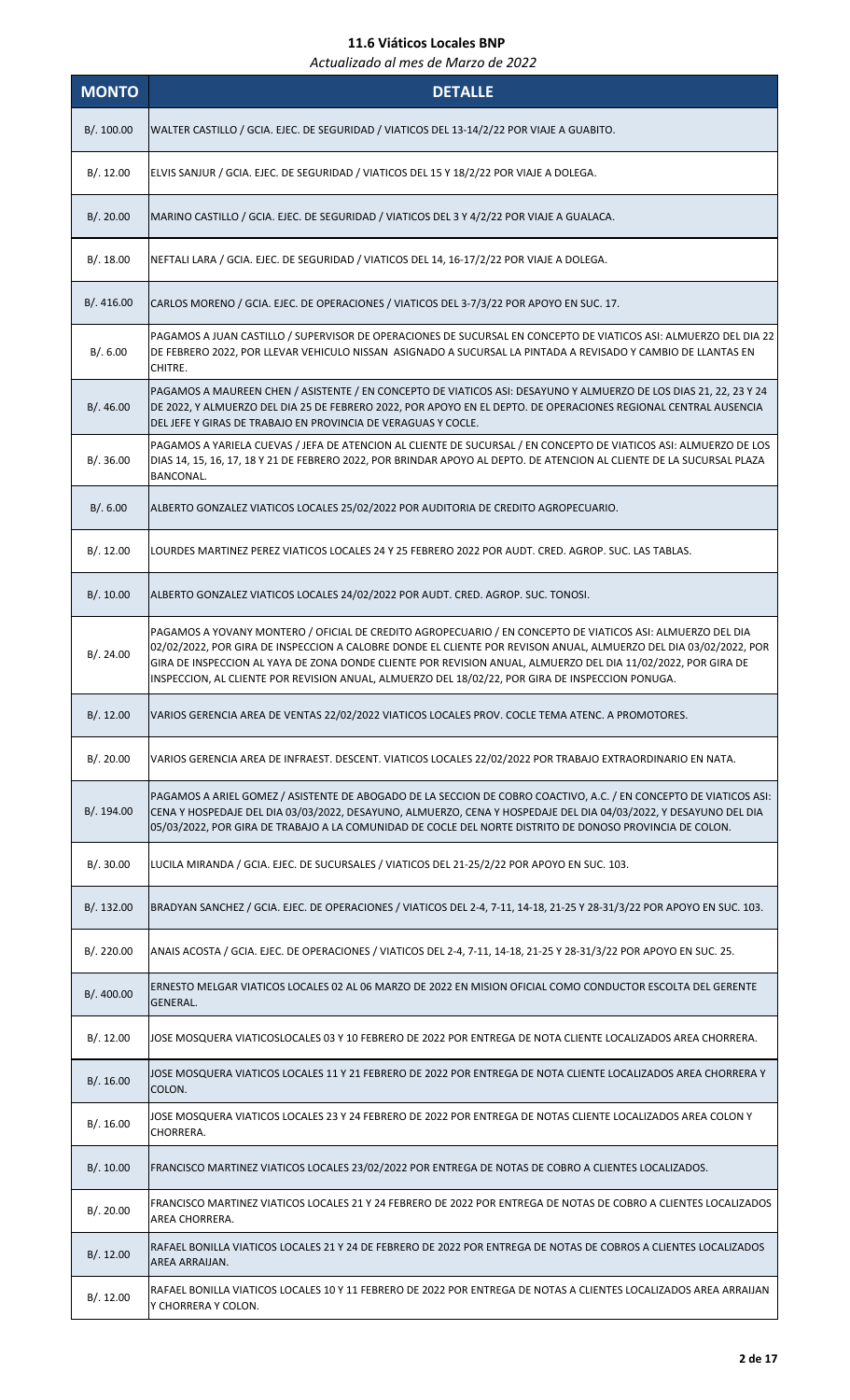| <b>MONTO</b> | <b>DETALLE</b>                                                                                                                                                                                                                                                                                                                                                                                                                               |
|--------------|----------------------------------------------------------------------------------------------------------------------------------------------------------------------------------------------------------------------------------------------------------------------------------------------------------------------------------------------------------------------------------------------------------------------------------------------|
| B/.6.00      | MARIO ORLANDO BONADIES 24/02/2022 POR GIRA A PROV. PANAMA OESTE.                                                                                                                                                                                                                                                                                                                                                                             |
| B/.6.00      | LUIS A PEREZ VIATICOS LOCALES 24/02/2022 POR GIRA PANAMA OESTE.                                                                                                                                                                                                                                                                                                                                                                              |
| B/. 1,300.00 | REYMUNDO CORNEJO DURAN VIATICOS LOCALES 06 AL 19 MARZO DE 2022 POR GIRA TRABAJO A SUC. AREA CENTRAL SEG. INF.<br>AUDITORIA MOROSIDAD DE CREDITO Y CONTROL CALIDAD CARTERA AGROPECUARIA.                                                                                                                                                                                                                                                      |
| B/.20.00     | VARIOS GERENCIA A REA INFRAEST. DESC. VIATICOS LOCALES 21/02/2022 POR TRABAJO EXTRAORDINARIO CHAME CORONADO Y<br>LA CHORRERA.                                                                                                                                                                                                                                                                                                                |
| B/.56.00     | VARIOS DEPTO. PLANTAS ELECTRICAS UPS VIATICOS LOCALES 21 AL24 FEBRERO DE 2022 POR TRABAJOS EN VARIAS SUCURSALES.                                                                                                                                                                                                                                                                                                                             |
| B/.10.00     | RAFAEL LUCERO VIATICOSLOCALES 15/02/2022 POR LLEVAR TOYOTA A TRANSISTMICA PARA MANTENIMIENTO.                                                                                                                                                                                                                                                                                                                                                |
| B/. 100.00   | PAGAMOS A AIDA SANTANA / EN CONCEPTO DE VIATICOS ASI: DESAYUNO Y ALMUERZO DE LOS DIAS 02, 03, 04, 07, 08, 09, 10, 11,<br>14 Y 15 DE MARZO 2022, POR ESTAR EN ENTRENAMIENTO COMO PERSONAL MULTIFUNCIONAL PARA SOSTENER LA OPERATIVA EN<br>SUCURSALES CHICAS Y ALEJADAS.                                                                                                                                                                       |
| B/0.66.00    | PAGAMOS A HECTOR BATISTVA / EN CONCEPTO DE VIATICOS ASI: ALMUERZO DE LOS DIAS 02, 03, 04, 07, 08, 09, 10, 11, 14, 15 Y 16<br>DE MARZO 2022, POR BRINDAR APOYO A LA SUCURSAL PEDASI POR VACACIONES DE LA TITULAR.                                                                                                                                                                                                                             |
| B/.28.00     | PAGAMOS A JOSE BAULE / EN CONCEPTO DE VIATICOS ASI: ALMUERZO DEL DIA 21/02/2022, POR TRABAJOS ELECTRICOS EN LAS<br>SUCURSALES DE LAS MINAS Y DIVISA, ALMUERZO DEL DIA 22/02/2022, POR TRABAJOS ELECTRICOS EN SUCURSAL PEDASI,<br>ALMUERZO DEL DIA 23/02/2022, POR TRABAJO ELECTRICOS EN SUCURSAL NATA (ENCUENTRO DE CLIENTES Y FINCAS DESAYUNO Y<br>ALMUERZO DEL DIA24/02/2022, POR GIRA A LA CIUDAD DE PANAMA.                              |
| B/.30.00     | PAGAMOS A OLEGARIO CEDEÑO / EN CONCEPTO DE VIATICOS ASI: ALMUERZO DE LOS DIAS 21 Y 22 DE FEBRERO 2022, POR<br>TRABAJOS DE PINTURA EN SUCURSAL DIVISA, ALMUERZO DEL 23/02/2022, POR TRABAJOS EN SUCURSAL NATA Y COMPLEJO EL<br>BARRERO, ALMUERZO DEL DIA 24/02/2022, POR TRABAJOS EN LA SUCURSAL DIVISA, ALMUERZO DEL DIA 25/02/2022, POR<br>TRABAJOS DE PINTURA EN SUCURSAL DIVISA.                                                          |
| B/. 30.00    | PAGAMOS A ROBERTO DELGADO / ELECTRICISTA / EN CONCEPTO DE VIATICOS ASI: ALMUERZO DEL DIA 21/02/2022, POR<br>SUMINISTRO DE COMBUSTIBLE EN SUCURSAL LAS PALMAS Y OCU, ALMUERZO DEL DIA 22/02/2022, POR SUMINISTRO DE<br>COMBUSTIBLE EN SUCURSAL LAS MINAS, ALMUERZO DE LOS DIAS 23 Y 24 DEFEBRERO 2022, SISTEMA ELECTRICO EN TOLDA FERIA<br>AGROPECUARIA EN NATA, ALMUERZO DEL DIA 25/02/2022, POR INSTALACION DE LUCES EN SUCURSAL LOS POZOS. |
| B/.30.00     | PAGAMOS A ELIGDO DOMINGUEZ / ALBAÑIL / EN CONCEPTO DE VIATICOS ASI: ALMUERZO DE LOS DIAS 21 Y 22 DE FEBRERO 2022,<br>POR TRABAJOS ELETRICOS EN SUCURSAL DIVISA, ALMUERZO DEL DIA 23/02/2022, COLOCACION DE LAMINAS DE PLAYWOOND<br>AREA DE CAJAS EN SUCURSAL NATA Y DIVISA, ALMUERZO DE LOS DIAS 24 Y 25 DE FEBRERO 2022, POR RETOQUE DE PINTURA EN<br>SUCURSAL DIVISA.                                                                      |
| B/.194.00    | CESAR MANUEL FALCON VIATICOS LOCALES 03 AL 05 MARZO 2022 POR GIRA DE INSPECCION Y AVALUO FINCA PRO REMATE.                                                                                                                                                                                                                                                                                                                                   |
| B/.416.00    | ABEL CHACON VIATICOS LOCALES 07 AL 11 DE MARZO DE 2022 POR INSPECCION DE AVALUOS A FINCAS.                                                                                                                                                                                                                                                                                                                                                   |
| B/.306.00    | AMED MALTEZ VIATICOS LOCALES 07 AL 10 DE MARZO DE 2022 POR INSTALACION Y ACTIVACION DE ATM EN FERIA DE DAVID.                                                                                                                                                                                                                                                                                                                                |
| B/. 612.00   | ETILDA CISNEROS VIATICOS LOCALES 06 AL 12 DE MARZO DE 2022 POR GIRA DE TRABAJO POR CAPACITACION AL R.P. AREA<br>OCCIDENTAL.                                                                                                                                                                                                                                                                                                                  |
| B/.232.00    | VARIOS GERENCIA DE AREA DE INFRAESTRUCTURA VIATICOS LOCALES 05 Y 06 DE MARZO DE 2022 POR TRABAJO EXTRAORDINARIO<br>SUCURSAL NATA.                                                                                                                                                                                                                                                                                                            |
| B/. 100.00   | DENISSE GUTIERREZ / GCIA. EJEC. DE SUCURSALES / VIATICOS DEL 3/3/22 POR APOYO EN SUC. 39.                                                                                                                                                                                                                                                                                                                                                    |
| B/.206.00    | JEAN MARTINEZ / GCIA. EJEC. OBRAS, PROYECTOS Y MANT. / VIATICOS DEL 23-25/2/22 POR VIAJE A PANAMA.                                                                                                                                                                                                                                                                                                                                           |
| B/.212.00    | JAIME LEZCANO / GCIA. EJEC. DE SEGURIDAD / VIATICOS DEL 6-8/3/22 POR VIAJE A PANAMA.                                                                                                                                                                                                                                                                                                                                                         |
| B/.6.00      | ERICK SANCHEZ. VIATICOS POR VISITA A COOPERATIVA EN PENONOME. 03/03/22.                                                                                                                                                                                                                                                                                                                                                                      |
| B/. 6.00     | ROBERTO MARIN. VIATICOS POR DILIGENCIAS DE NOTIFICACION EL 22/02/22. ARRAIJAN.                                                                                                                                                                                                                                                                                                                                                               |
| B/.116.00    | CARLOS A MORALES VIATICOS LOCALES 24 AL 25 DE FEBRERO DE 2022 POR GIRA AREA CENTRAL ENCUENTRO AGROPECUARIO.                                                                                                                                                                                                                                                                                                                                  |
| B/.60.00     | VIATICOS POR TRASLADARSE A DIFERENTES PUNTOS DEL AREA CENTRAL A REALIZAR TRABAJOS VARIOS 14 AL 18/02/22.                                                                                                                                                                                                                                                                                                                                     |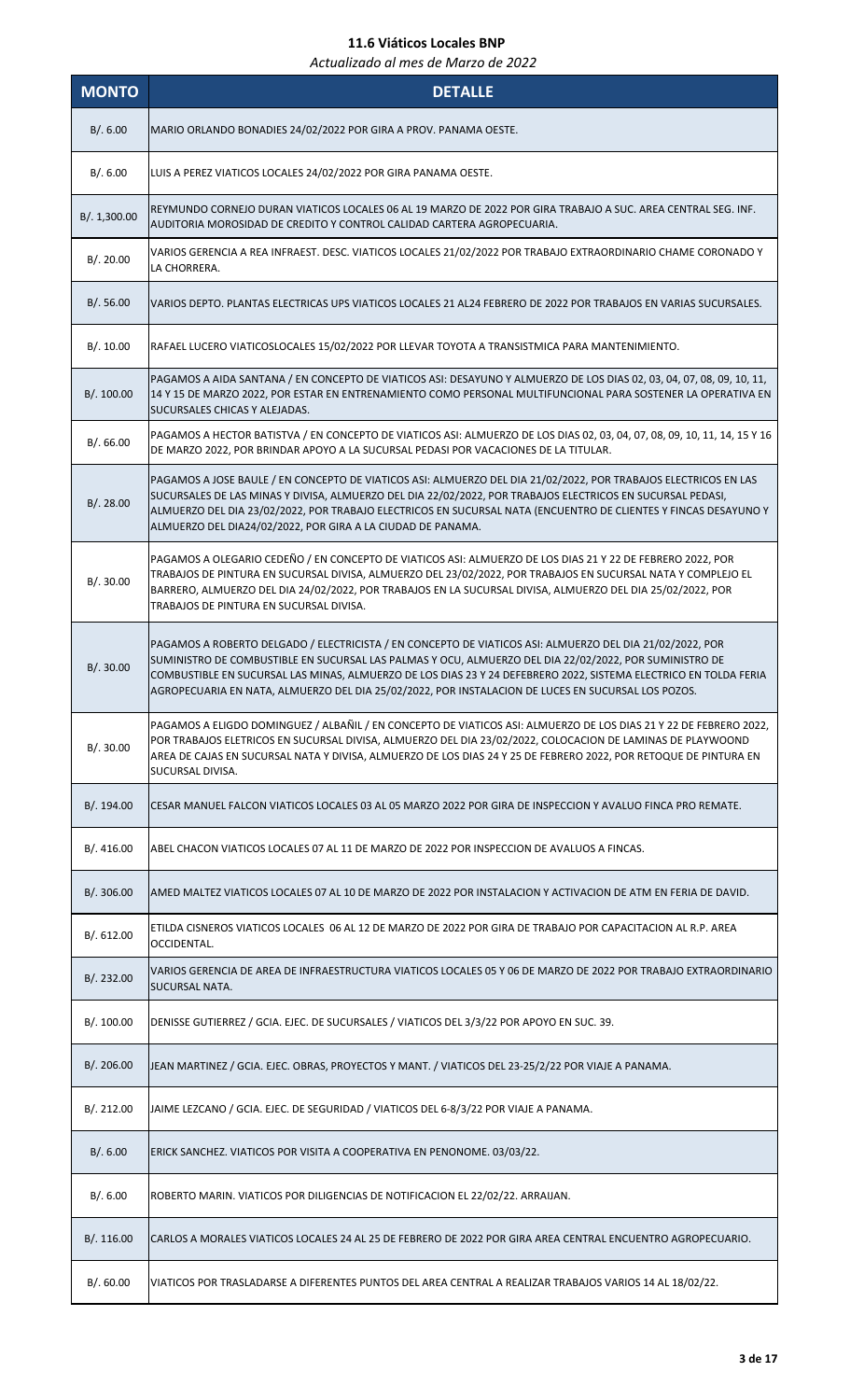| <b>MONTO</b> | <b>DETALLE</b>                                                                                                                                                                               |
|--------------|----------------------------------------------------------------------------------------------------------------------------------------------------------------------------------------------|
| B/.30.00     | VIATICOS POR REALIZAR TRABAJOS VARIOS EN COLON Y CHEPO. DEL 15 AL 22 DE FEBRERO.                                                                                                             |
| B/.10.00     | OSCAR PEREZ VIATICOS Y TRANSPORTE MARITIMO 23/02/2022 POR GIRA A LA PALMA DARIEN METETI Y TORTI A REALIZAR<br>PRUEBAS DE DISPOSITIVO DE SEGURIDAD Y PRUEBA DE COACCION.                      |
| B/.22.00     | CARLOS AGUILAR VIATICOS LOCALES POR TRABAJOS VARIOS AREA OCCIDENTAL 15, 16 Y 17 FEBRERO DE 2022.                                                                                             |
| B/.40.00     | VARIOS DEPTO. CUSTODIA Y DISP. DE BIENES PATRIMONIALES VIATICOS LOCALES 24 FEBRERO DE 2022 RETIRO DE MOBILIARIO 4<br>ALTOS COLON.                                                            |
| B/.40.00     | VARIOS DEPTO. CUSTODIA Y DISP. DE BIENES PATRIMONIALES VIATICOS LOCALES 24 FEBRERO DE 2022 RETIRO DE MOBILIARIO<br>PANAMA OESTE.                                                             |
| B/. 84.00    | BUATDIL RODRIGUEZ VIATICOS LOCALES 07 AL 25 DE FEBRERO DE 2022 POR VISITA DE LOS ATMS AREA CENTRAL POR INSPECCION<br>LIMPIEZA Y MANTENIMIENTO DE LOS MISMOS.                                 |
| B/. 286.00   | VARIOS DEPTO. AGROP. PROGRAMA DE APOYO AL PRODUCTOR VIATICOS LOCALES Y TRANSPORTE MARITIMO 14 AL 18 FEBRERO<br>DE 2022 POR LAS GESTIONES DE TRABAJO, HIERRAS DE LOS COLABORADORES.           |
| B/.16.00     | RAFAEL MENDEZ. VIATICOS COMO CONDUCTOR DE ENCUENTRO GANADERO EN NATA. 24/02/22.                                                                                                              |
| B/.20.00     | VIATICOS POR TRASLADARSE DESDECLA CIUDAD DE PANAMA A VERAGUAS SUC. SANTIAGO EL 22/02/22 A REALIZAR COACHING DE<br>ATENCION AL CLIENTE.                                                       |
| B/.6.00      | PAGAMOS A MAGALIS MEDINA / OFICIAL DE ADMINISTACION DE CREDITO / EN CONCEPTO DE VIATICOS ASI: ALMUERZO DEL DIA<br>22/02/2022, POR VISITA A EMPRESA.                                          |
| B/. 210.00   | TORIBIO CHANIS. VIATICOS POR AUDITORIA DE CREDITO AGROPECUARIO EN LAS SUC. DE ANTO Y PENONOME DEL 8-10/03/22.                                                                                |
| B/. 220.00   | VIATICOS POR AUDITORIA DE CREDITO AGROPECUARIO SUC. MARIATO DEL 7-8/03/22.                                                                                                                   |
| B/0.6.00     | JOSE ALBERTO LAU. VIATICOS POR VISITA A COOPERATIVA EN AREA DE PENONOME. EL 03/03/22                                                                                                         |
| B/.26.00     | RAFAEL LUCK. VIATICOS POR PARTICIPACION EL SEGUNDO ENCUENTRO AGROPECUARIO EN NATA.                                                                                                           |
| B/.80.00     | VIATICOS POR AUDITORIA INTERNACDE CREDITO AGROPECUARIO EN SUC. PLAZA BANCONAL LOS DIAS 3 Y 4/03/22.                                                                                          |
| B/.24.00     | VIATICOS POR AUDITORIA A LA SUC. DOLEGUITA DEL 3 Y 4/03/22.                                                                                                                                  |
| B/.12.00     | VIATICOS POR AUDITORIA DE SUC. BOQUETE EL 21/02/22.                                                                                                                                          |
| B/.6.00      | CESAR SANTILLANA VIATICOS LOCALES 25/02/2022 POR DILIGENCIA DE NOTIFICACION.                                                                                                                 |
| B/.6.00      | CESAR SANTILLANA VIATICOS LOCALES 02/03/2022 POR DILIGENCIAS DE NOTIFICACION.                                                                                                                |
| B/. 100.00   | PAGAMOS A EVELYN SALAZAR / EN CONCEPTO DE VIATICOS ASI: DESAYUNO Y ALMUERZO DE LOS DIAS 02, 03, 04, 07, 08, 09, 10, 11,<br>14 Y 15 DE MARZO DE 2022, POR PRESTAR APOYO EN SUCURSAL EL VALLE. |
| B/.18.00     | KEVIN GONZALEZ GCIA. EJEC. DE OBRAS, PROYECTOS Y MANT. / VIATICOS DEL 18, 21 Y 22/2/22 POR TRABAJOS DE MANT.                                                                                 |
| B/. 206.00   | ALEXIS QUINTERO / GCIA. EJEC. DE OBRAS, PROYECTOS Y MANT. / VIATICOS DEL 23-25/2/22 POR CAPACITACION.                                                                                        |
| B/.106.00    | IRVING GONZALEZ. VIATICO POR DISTRIBUCION DE MERCANCIA ALMACEN SATELITE DEL 8-9/03/22.                                                                                                       |
| B/.16.00     | CAROLINA CANO. VIATICOS POR MISION OFICIAL POR INSPECCION DE AVALUOS DE FINCA. 24 Y 25/02/22.                                                                                                |
| B/.26.00     | ALANIS SANTOS. VIATICOS POR MISION OFICIAL POR INSPECCION DE AVALUS DE FINCA. 25, 3 Y 4/03/22.                                                                                               |
| B/.10.00     | ABEL CHACON. VIATICOS POR MISION OFICIAL POR INSPECCION DE AVALUOS DE FINCA. 3/03/22.                                                                                                        |
| B/.16.00     | JOSHUA DE LEON C. VIATICOS POR MISION OFICIAL POR INSPECCION DE AVALUOS DE FINCA. 4/03/22.                                                                                                   |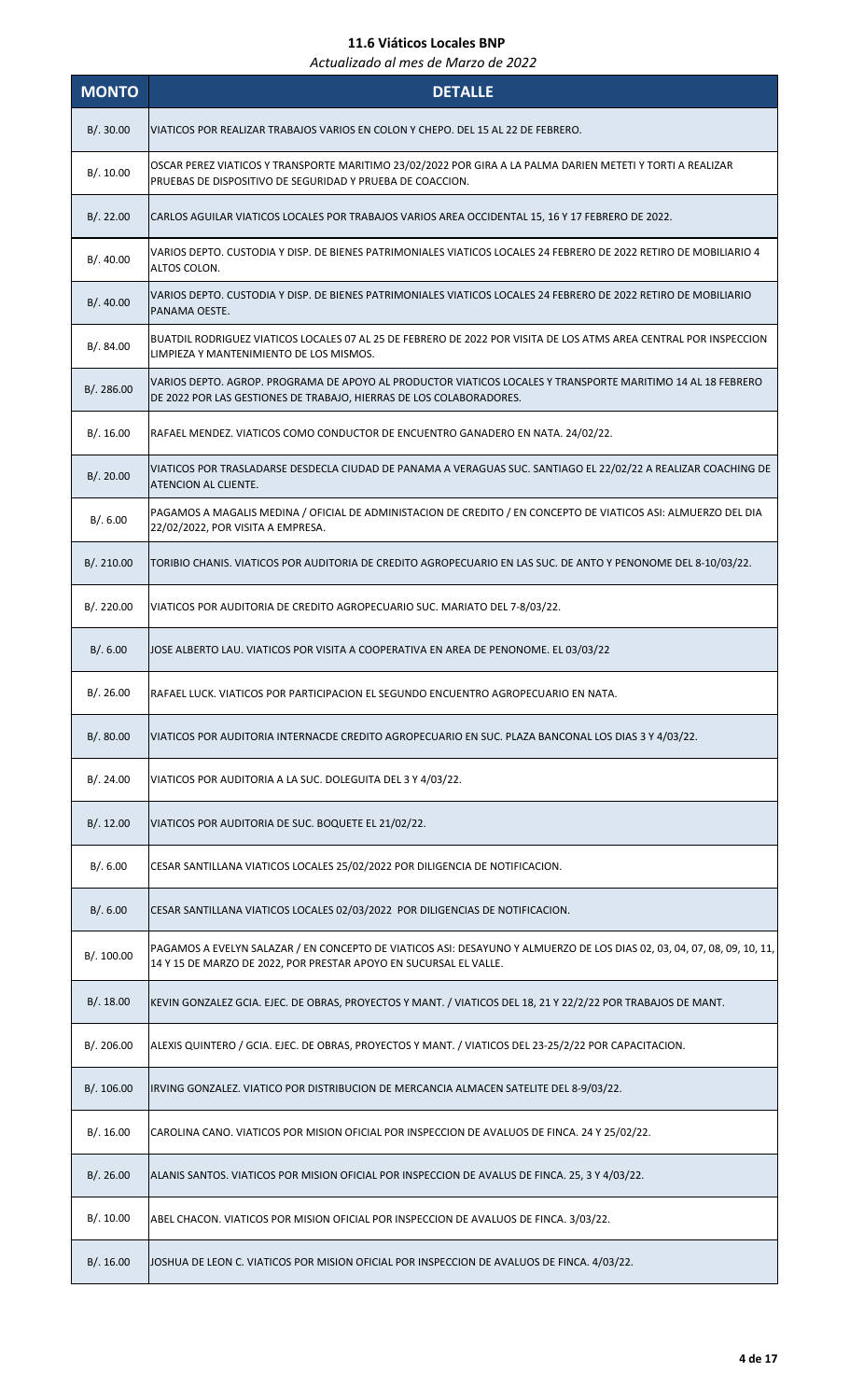| <b>MONTO</b> | <b>DETALLE</b>                                                                                                                                                                                                         |
|--------------|------------------------------------------------------------------------------------------------------------------------------------------------------------------------------------------------------------------------|
| B/.42.00     | BENIGNO OSORIO. VIATICO POR MISION OFICIAL, INSPECCION DE AVALUOS A FINCAS. 15, 17 Y 18/02/22.                                                                                                                         |
| B/.16.00     | MARYORY CORONADO. VIATICO MISION OFICIAL POR INSPECCION DE FINCA. 4-3-22.                                                                                                                                              |
| B/.14.00     | LISETH BARRIOS. VIATICO MISION OFICIAL POR INSPECCION DE FINCA. 24, 25-2-22.                                                                                                                                           |
| B/.16.00     | LISETH BARRIOS. VIATICO MISION OFICIAL POR INSPECCION FINCA. PEDASI, 18/2/22.                                                                                                                                          |
| B/. 684.00   | VIATICOS POR APOYO A LA PRESIDENCIA EN EL PROYECTO DE TRAZABILIDAD DEL 21 AL 27/2/22.                                                                                                                                  |
| B/.6.00      | KAREM VILLARREAL. VISITA A COOPERATIVA EN AREA DE PENONOME 03/03/22.                                                                                                                                                   |
| B/.16.00     | JOSE DE LEON. VIATICOS COMO CONDUCTOR A ENCUENTRO GANADERO EN NATA. 24/02/22.                                                                                                                                          |
| B/0.632.00   | VIATICO POR TRABAJO EXTRAORDINARIO EN NATA DEL 9-12/03/22.                                                                                                                                                             |
| B/. 638.00   | VARIOS GERENCIA DE AREA DE ORG. EVENTOS VIATICOS LOCALES 08 AL 11 DE MARZO DE 2022 POR GIRA A LAFERIA DE DAVID.                                                                                                        |
| B/.10.00     | PAGAMOS A LA COLABORADORA AMERICA HERRERA / EN CONCEPTO DE VIATICOS ASI: DESAYUNO Y ALMUERZO DEL DIA 04 DE<br>MARZO 2022, POR APOYO A LA SUC. AGUADULCE.                                                               |
| B/.6.00      | PAGAMOS A LA COLABORADORA KATHERINE CAMARGO / EN CONCEPTO DE VIATICOS ASI: ALMUERZO DEL DIA 04-03-2022.                                                                                                                |
| B/0.60.00    | PAGAMOS A EDWIN CALDERON / OFICINISTA DE ATENCION AL CLIENTE SUC. PENONOME / EN CONCEPTO DE VIATICOS ASI:<br>ALMUERZO DE LOS DIAS 2-3-4-7-8-9-10-11-14 Y 15 DE MARZO 2022, POR BRINDAR APOYO A LA SUCURSAL LA PINTADA. |
| B/. 206.00   | JULIO BARRIOS VIATICOS TRASLADO DE PERSONAL INAUGURACION FERIA DE DAVID. 9-11/3/22.                                                                                                                                    |
| B/. 106.00   | LUIS MUÑOZ VIATICOS DISTRIBUCION DE MERCANCIA AREA CENTRAL ALMACEN SATELITE. 8-9/3/22.                                                                                                                                 |
| B/.22.00     | WALTER CASTILLO / GCIA. EJEC. DE SEGURIDAD / VIATICOS DEL 15-17/2/2 POR ESTUDIOS DE SEGURIDAD.                                                                                                                         |
| B/. 80.00    | JORGE MIRANDA / GCIA. EJEC. DE SEGURIDAD / VIATICOS DEL 14-18/2/2 POR APOYO EN SUC. 09.                                                                                                                                |
| B/.80.00     | JORGE MIRANDA / GCIA. EJEC. DE SEGURIDAD / VIATICOS DEL 21-25/2/2 POR APOYO EN SUC. 09.                                                                                                                                |
| B/.16.00     | EUCLIDES CONCEPCION / GCIA. EJEC. DE SEGURIDAD / VIATICOS DEL 24-25/2/2 POR APOYO EN SUC. 81.                                                                                                                          |
| B/.30.00     | RITTER SANCHEZ / GCIA. EJEC. DE SEGURIDAD / VIATICOS DEL 14-18/2/2 POR APOYO EN SUC. 103.                                                                                                                              |
| B/.16.00     | RITTER SANCHEZ / GCIA. EJEC. DE SEGURIDAD / VIATICOS DEL 21-22/2/2 POR APOYO EN SUC. 103.                                                                                                                              |
| B/.10.00     | CARLOS RIVERA / GCIA. EJEC. DE SEGURIDAD / VIATICOS DEL 23/2/2 POR APOYO EN SUC. 103.                                                                                                                                  |
| B/.12.00     | NEFTALI LARA / GCIA. EJEC. DE SEGURIDAD / VIATICOS DEL 18-19/2/2 POR APOYO EN SUC. 79.                                                                                                                                 |
| B/.12.00     | NEFTALI LARA / GCIA. EJEC. DE SEGURIDAD / VIATICOS DEL 24-25/2/2 POR APOYO EN SUC. 103.                                                                                                                                |
| B/.18.00     | NEFTALI LARA / GCIA. EJEC. DE SEGURIDAD / VIATICOS DEL 21-23/2/2 POR APOYO EN SUC. 103.                                                                                                                                |
| B/.6.00      | ANSELMO SMALL / GCIA. EJEC. DE SEGURIDAD / VIATICOS DEL 18/2/2 POR APOYO EN SUC. 36.                                                                                                                                   |
| B/.180.00    | VARIOS DEPTO. AUDITORIA METRO CREDITO VIATICOS LOCALES POR AUDITORIA ANUAL BANCA AGROP. SUCURSAL CHEPO.                                                                                                                |
| B/. 216.00   | OLMEDO SERRACIN VIATICOS LOCALES 10 AL 12 MARZO DE 2022 POR MISION OFICIAL POR REUNIONES CON EVALUADORES EN<br>PLAZA BANCONAL SANTIAGO Y EN CHIRIQUI.                                                                  |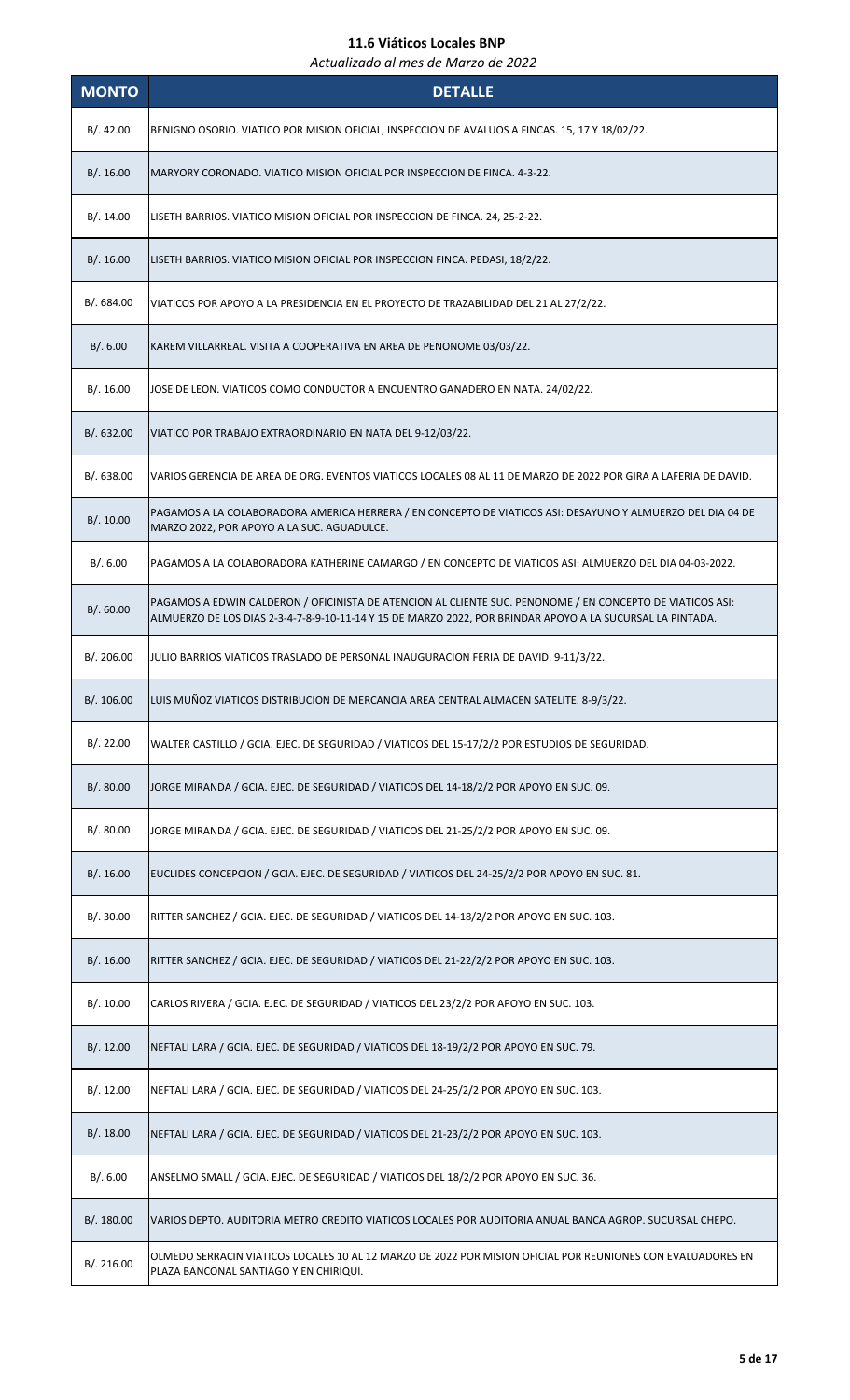| <b>MONTO</b> | <b>DETALLE</b>                                                                                                                                                                                                                                   |
|--------------|--------------------------------------------------------------------------------------------------------------------------------------------------------------------------------------------------------------------------------------------------|
| B/.116.00    | ELINKA VICTORIA. PARTICIPAR PROYECTO CONTRALORIA CAPACITACION Y AFILIACION DE BEN. 10, 11/3/22.                                                                                                                                                  |
| B/. 384.00   | VIATICOS POR GESTIONES DE TRABAJO DE HIERRA Y COMPETIVIDAD. 22 AL 25/02/22.                                                                                                                                                                      |
| B/. 270.00   | VIATICOS POR PARTICIPAR CAPACITACION REFORZAMIENTO EN USO DE DRONES, APLICATIVOS Y MAPEOS. SUC. METETI. 9/3/22.                                                                                                                                  |
| B/. 232.00   | VIATICOS POR TRABAJO EN LA SUC. LA PALMA. DEL 10 AL 11/03/22.                                                                                                                                                                                    |
| B/.18.00     | LUCILA MIRANDA / GCIA. EJEC. DE SUCURSALES / VIATICOS DEL 2-4/3/22 POR APOYO EN SUC. 103.                                                                                                                                                        |
| B/.72.00     | ELVIS MONTERO / GCIA. EJEC. DE BCA. AGROP. / VIATICOS DEL 17-18, 21-25/2 Y 2-4,7-8/3/22 POR APOYO EN SUC. 46.                                                                                                                                    |
| B/.42.00     | GEORGE LOHMANN / GCIA. EJEC. DE SUCURSALES / VIATICOS DEL 2, 4, 7-11/3/22 POR APOYO EN SUC. 79.                                                                                                                                                  |
| B/.16.00     | JEAN MARTINEZ / GCIA. EJEC. DE OBRAS, PROYECTOS Y MANT. / VIATICOS DEL 4/3/22 POR TRABAJOS DE MANT.                                                                                                                                              |
| B/.116.00    | ALEXIS QUINTERO / GCIA. EJEC. DE OBRAS, PROYECTOS Y MANT. / VIATICOS DEL 8-9/3/22 POR INSPECCIONES.                                                                                                                                              |
| B/.6.00      | ALEXIS QUINTERO / GCIA. EJEC. DE OBRAS, PROYECTOS Y MANT. / VIATICOS DEL 4/3/22 POR INSPECCIONES.                                                                                                                                                |
| B/.116.00    | ERICK ROMERO / GCIA. EJEC. DE OBRAS, PROYECTOS Y MANT. / VIATICOS DEL 8-9/3/22 POR TRABAJOS DE MANT.                                                                                                                                             |
| B/.6.00      | ERICK ROMERO / GCIA. EJEC. DE OBRAS, PROYECTOS Y MANT. / VIATICOS DEL 4/3/22 POR TRABAJOS DE MANT.                                                                                                                                               |
| B/.18.00     | JORGE JIMENEZ / GCIA. EJEC. DE OBRAS, PROYECTOS Y MANT. / VIATICOS DEL 18, 21-22/2/22 POR TRABAJOS DE MANT.                                                                                                                                      |
| B/. 28.00    | JORGE JIMENEZ / GCIA. EJEC. DE OBRAS, PROYECTOS Y MANT. / VIATICOS  DEL 2-4/3/22 POR TRABAJOS DE MANT.                                                                                                                                           |
| B/.18.00     | IRVING GUERRA / GCIA. EJEC. DE OBRAS, PROYECTOS Y MANT. / TRANSP. DEL 18, 21-22/2/22 POR TRABAJOS DE MANT.                                                                                                                                       |
| B/. 12.00    | IRVING GUERRA / GCIA. EJEC. DE OBRAS, PROYECTOS Y MANT. / TRANSP. DEL 2-3/3/22POR TRABAJOS DE MANT.                                                                                                                                              |
| B/.12.00     | KEVIN GONZALEZ / GCIA. EJEC. DE OBRAS, PROYECTOS Y MANT. / TRANSP. DEL 25/2, 4/3/22 POR TRABAJOS DE MANT.                                                                                                                                        |
| B/.6.00      | JOSUE SILVERA / GCIA. EJEC. DE OBRAS, PROYECTOS Y MANT. / TRANSP. DEL 4/3/22 POR INSPECCION.                                                                                                                                                     |
| B/. 206.00   | LUIS MUÑOZ VIATICOS POR TRABAJOS AL AREA OCCIDENTAL, ALMACEN SATELITE. 10 AL 12/3/22.                                                                                                                                                            |
| B/. 206.00   | IRVING GONZALEZ VIATICOS POR TRABAJOS AL AREA OCCIDENTAL, ALMACEN SATELITE. 10 AL 12/3/22.                                                                                                                                                       |
| B/.18.00     | PAGAMOS A JUAN GIRON / ALBAÑIL / EN CONCEPTO DE VIATICOS ASI: ALMUERZO DE LOS DIAS 2, 3 Y 4 DE MARZO DE 2022 POR<br>TRABAJOS DE PINTURA EN SUCURSAL DIVISA.                                                                                      |
| B/.6.00      | PAGAMOS A KATHERINE CAMARGO / OFICINISTA DE ATENCION AL CLIENTE SUC. CIRCUNVALACION / EN CONCEPTO DE VIATICOS<br>ASI: ALMUERZO DEL DIA 9 DE MARZO DE 2022 POR CUBRIR PERMISO DEL TITULAR EN SUC. LOS POZOS.                                      |
| B/.70.00     | PAGAMOS A MAUREEN CHEN / ASIST. DEL GTE. DE AREA COORD. / EN CONCEPTO DE VIATICOS ASI: DESAYUNO Y ALMUERZO DE<br>LOS DIAS 3, 4, 7, 8, 9, 10 Y 11 DE MARZO DE 2022 POR GIRAS DE TRABAJO EN PROVINCIA DE COCLE, VERAGUAS, HERRERA Y LOS<br>SANTOS. |
| B/.10.00     | PAGAMOS A ELADIO AGUILAR / MENSAJERO EN SUC. SONA / EN CONCEPTO DE VIATICOS ASI: DESAYUNO Y ALMUERZO DEL DIA 3<br>DE MARZO DE 2022 POR LLEVAR VEHICULO ASIGNADO A SUC. CAÑAZAS PARA MANTENIMIENTO EN CHITRE.                                     |
| B/.10.00     | PAGAMOS A VICTOR DOMINGUEZ / ARQUITECTO / EN CONCEPTO DE VIATICOS ASI: DESAYUNO Y ALMUERZO DEL DIA 3 DE MARZO<br>DE 2022 POR GIRA A PANAMA PARA REUNION DE PROYECTO PENONOME.                                                                    |
| B/.10.00     | PAGAMOS A JOSE BAULE / ELECTRICISTA / EN CONCEPTO DE VIATICOS ASI: DESAYUNO Y ALMUERZO DEL DIA 3 DE MARZO DE 2022<br>POR GIRA A PANAMA A MISION OFICIAL.                                                                                         |
| B/0.36.00    | PAGO DE VIATICO POR GIRA DE TRABAJO AL TERRENO PARA LA FUTURA CONSTRUCCION BNP COSTA ARRIBA DE COLON. 23/2/22.                                                                                                                                   |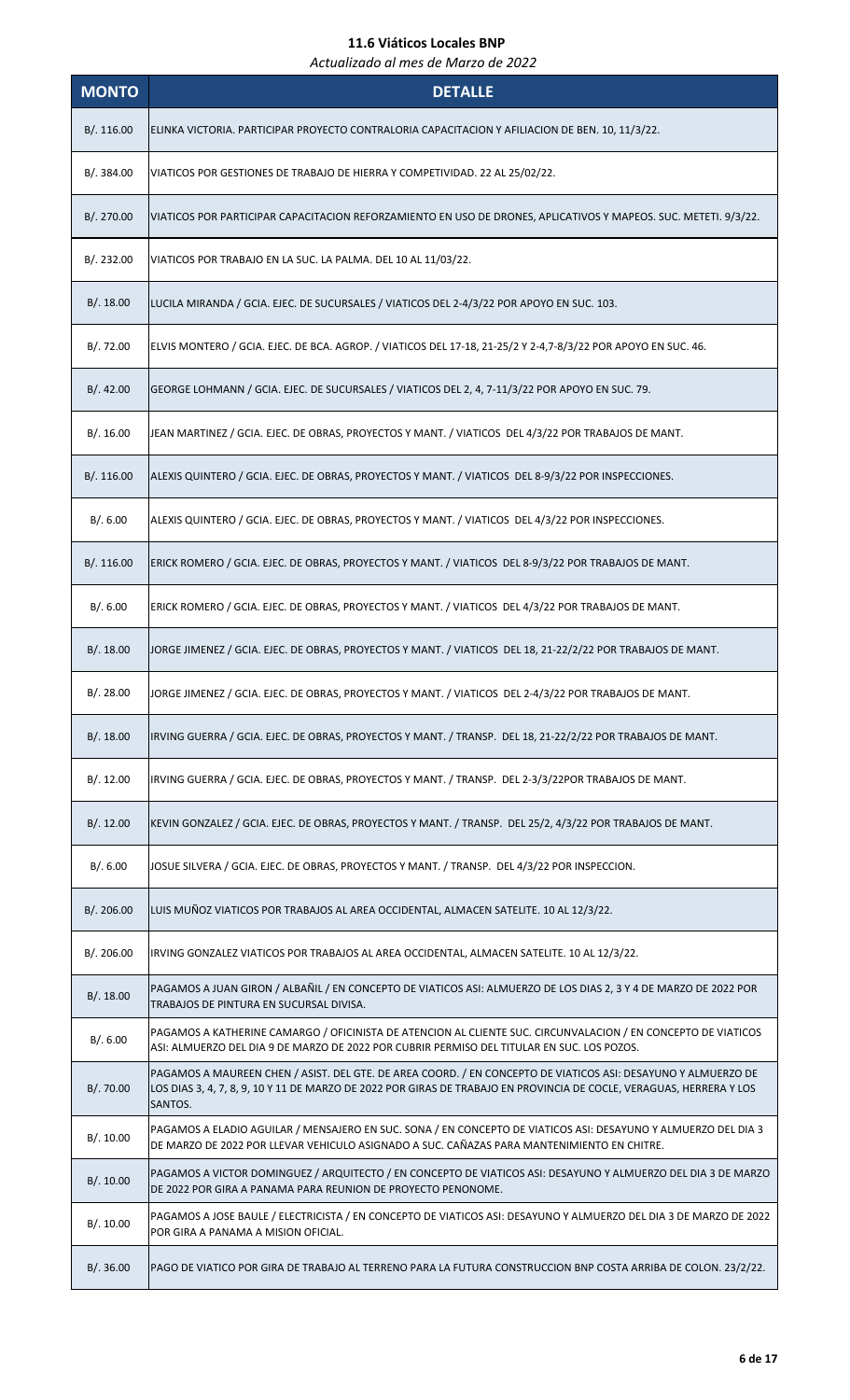| <b>MONTO</b> | <b>DETALLE</b>                                                                                                                                                                                                                                                                                                                                                                                    |
|--------------|---------------------------------------------------------------------------------------------------------------------------------------------------------------------------------------------------------------------------------------------------------------------------------------------------------------------------------------------------------------------------------------------------|
| B/.18.00     | PAGAMOS A OLEGARIO CEDENO / ALBAÑIL / EN CONCEPTO DE VIATICOS ASI: ALMUERZO DE LOS DIAS 2, 3 Y 4 DE MARZO DE 2022<br>POR TRABAJO DE PINTURA EN SUC. DIVISA.                                                                                                                                                                                                                                       |
| B/.16.00     | PAGAMOS A JESSICA OSORIO / EN CONCEPTO DE VIATICOS ASI: ALMUERZO DEL DIA 23 DE FEBRERO Y DESAYUNO Y ALMUERZO DEL<br>DIA 24 DE FEBRERO DE 2022 POR GIRA A LA CIUDAD DE PANAMA PARA ASISTIR A REUNION.                                                                                                                                                                                              |
| B/.18.00     | PAGO DE VIATICO POR GIRA DE TRABAJO A BNP DE CAPIRA Y GESTION MUNICIPIO CHORRERA. 22/2/22.                                                                                                                                                                                                                                                                                                        |
| B/.224.00    | PAGO VIATICO CONCEPTO POR VIAJE A LA PROVINCIA DE CLOCE PARA ASISTIR A LA DE VIVIENDA EXPO COCLE 2022. 10, 11/3/22.                                                                                                                                                                                                                                                                               |
| B/.24.00     | PAGAMOS A JUAN GIRON / ALBAÑIL / EN CONCEPTO DE VIATICOS ASI: ALMUERZO DE LOS DIAS 21 Y 22 DE FEBRERO DE 2022 POR<br>TRABAJOS ELECTRICOS EN DIVISA, ALMUERZO DEL DIA 23 DE FEBRERO DE 2022 POR TRABAJOS DE PINTURA EN SUC. DIVISA Y NATA<br>Y ALMUERZO DEL 24 DE FEBRERO DE 2022 POR PINTURA EN SUC. DIVISA.                                                                                      |
| B/.36.00     | PAGAMOS A JOSE PARDO / OFICINISTA DE OPERACIONES SUC. CHITRE / EN CONCEPTO DE VIATICOS ASI: DESAYUNO DE LOS DIAS 4,<br>7 Y 8 DE MARZO DE 2022 Y ALMUERZO DE LOS DIAS 3, 4, 7 Y 8 DE MARZO DE 2022. APOYO POR INCAPACIDAD DEL TITULAR.                                                                                                                                                             |
| B/.6.00      | PAGAMOS A RAINIER GARCIA / ASISTENTE DE ABOGADO / EN CONCEPTO DE VIATICOS ASI: ALMUERZO DE 7 DE MARZO DE 2022<br>POR ATENDER DILIGENCIAS DEL JUZGADO EJECUTOR DE COCLE.                                                                                                                                                                                                                           |
| B/.6.00      | PAGAMOS A JUAN MIGUEL HERRERA / NOTIFICADOR / EN CONCEPTO DE VIATICOS ASI: ALMUERZO DE 7 DE MARZO DE 2022 POR<br>ATENDER DILIGENCIAS DEL JUZGADO EJECUTOR DE COCLE.                                                                                                                                                                                                                               |
| B/.16.00     | BELINDA DE SALDAÑA / GERENCIA EJECUTIVA DE SUCURSALES / 24-02-2022 / POR REALIZAR LAS VISITAS A LAS SUCURSALES 17, 54,<br>16 Y 87.                                                                                                                                                                                                                                                                |
| B/.18.00     | RAFAEL CABALLERO / GERENCIA EJECUTIVA DE LA BANCA AGROPECUARIA / 25-02-22 Y 3-3-22 / POR REALIZAR VISITA A CLIENTES<br>EN EL AREA DE BOQUERON Y TOLE.                                                                                                                                                                                                                                             |
| B/0.612.00   | DEBITAMOS EN CONCEPTO DE VIATICOS LOCALES / PARA EL PAGO A JOEL JAFET GUARDIA / OFICIAL DE ADM. DE CREDITO / EN<br>CONCEPTO DE VIATICOS ASI: ALMUERZO, CENA Y HOSPEDAJE DEL DIA 13/03/2022, DESAYUNO, ALMUERZO, CENA Y HOSPEDAJE<br>DEL 14 AL 18 DE MARZO 2022, DESAYUNO, ALMUERZO Y CENA DEL 19/03/2022.                                                                                         |
| B/.304.00    | ISABEL OBALDIA VIATICOS LOCALES 14 AL 17 MARZO DE 2022 GIRA TRABAJO A CHIRIQUI.                                                                                                                                                                                                                                                                                                                   |
| B/. 606.00   | DEBITAMOS EN CONCEPTO DE VIATICOS LOCALES / PARA EL PAGO A RAMIRO VILLARREAL / OFICIAL DE ADM. DE CREDITO / EN<br>CONCEPTO DE VIATICOS ASI: ALMUERZO, CENA Y HOSPEDAJE DEL DIA 13/03/2022, DESAYUNO, ALMUERZO, CENA Y HOSPEDAJE<br>DEL 14 AL 18 DE MARZO 2022, DESAYUNO Y ALMUERZO DEL 19/03/2022, POR GIRA DE TRABAJO PARA UNIFICAR CRITERIO EN<br>TEMAS GENERALES EN CM EN LA CIUDAD DE PANAMA. |
| B/. 1,020.00 | VARIOS DEPTO. CONSTRUCCION VIATICOS LOCALES 14 AL 19 MARZO DE 2022 POR GIRA TRABAJO CERRAJERIA A EN VARIAS<br>DEPENDENCIAS BNP.                                                                                                                                                                                                                                                                   |
| B/. 104.00   | CARLOS A MORALES VIATICOS LOCALES 04 Y 05 DE MARZO DE 2022 GIRA AL AREA OCCIDENTAL REUNION CON ARROCEROS<br>MERCADEADO FACTORING.                                                                                                                                                                                                                                                                 |
| B/. 330.00   | PAGO VIATICOS POR TRABAJOS ENVARIAS DEPENDENCIAS DEL BNP. 17 DE FEBRERO AL 7 DE MARZO 2022.                                                                                                                                                                                                                                                                                                       |
| B/.114.00    | VARIOS GERENCIA DE AREA DE VENTAS VIATICOS LOCALES 10 AL 13 MARZO DE 2022 GIRA TRABAJO EXPO COCLE 2022.                                                                                                                                                                                                                                                                                           |
| B/. 210.00   | RAFAEL MENDEZ. PAGO VIATICOS GIRA ATENCION NECESIDADES A LA SUC. SAN BLAS. MANTENIMIENTO PREVENTIVO MOTORES<br>DE LANCHA. 10-12/3/22.                                                                                                                                                                                                                                                             |
| B/. 316.00   | VARIOS GERENCIA A REA ORG. EVENTOS VIATICOS LOCALES 18 AL 25 FEBRERO DE 2022 POR INSTALACION DE ELEMENTOS PARA<br>FERIA PRESTAMOS AREA OCCIDENTAL Y BOCAS DEL TORO.                                                                                                                                                                                                                               |
| B/.32.00     | PAGO DE VIATICO MISION OFICIAL AL AREA CENTRAL. 5/3/22.                                                                                                                                                                                                                                                                                                                                           |
| B/.16.00     | NANCY RODRIGUEZ. PAGO VIATICOS GIRA INSPECCION DE PLANES DE INVERSION Y ESTATUS AL CLIENTE SUC. CHEPO. 8/3/22.                                                                                                                                                                                                                                                                                    |
| B/. 506.00   | EUCLIDES BARRIOS PAGO VIATICOS PROGRAMACION DE VISITAS A LAS SUCURSALES CON EL GERENTE GENERAL. PROVINCIA DE<br>CHIRIQUI. 13 AL 18/3/22.                                                                                                                                                                                                                                                          |
| B/.412.00    | ROBERTO RAMOS. PAGO VIATICOS ESCOLTA LIC. DIANA DE LA GUARDIA. GIRA AL AREA OCCIDENTAL DEL 13 AL 17/3/22.                                                                                                                                                                                                                                                                                         |
| B/.18.00     | PAGAMOS A ELADIO AGUILAR / TRABAJADOR MANUAL / EN CONCEPTO DE VIATICOS ASI: ALMUERZO DEL DIA 22/02/22 POR<br>LLEVAR EL VEHICULO DE USO DE LA AGROPECUARIA PARA MANTENIMIENTO EN CHITRE. ALMUERZO DEL DIA 24/02/22 POR LLEVAR<br>VEHICULO DE USO DE LA SUCURSAL A REVISADO A CHITRE. ALMUERZO DEL DIA 25/02/22POR LLEVARA EL VEHICULO DE USO DE LA<br>AGROPECUARIA PARA REVISADO A CHITRE.         |
| B/0.66.00    | PAGAMOS A BLANCA BONICHE / CAJERA DE SUC. / EN CONCEPTO DE VIATICOS ASI: ALMUERZO DE LOS DIAS 2-3-4-7-8-9-10-11-14-<br>15 Y 16 DE MARZO 2022, POR CUBRIR VACACIONES DE LA CAJERA DEL DEPTO. DE OPERACIONES SUC. DIVISA.                                                                                                                                                                           |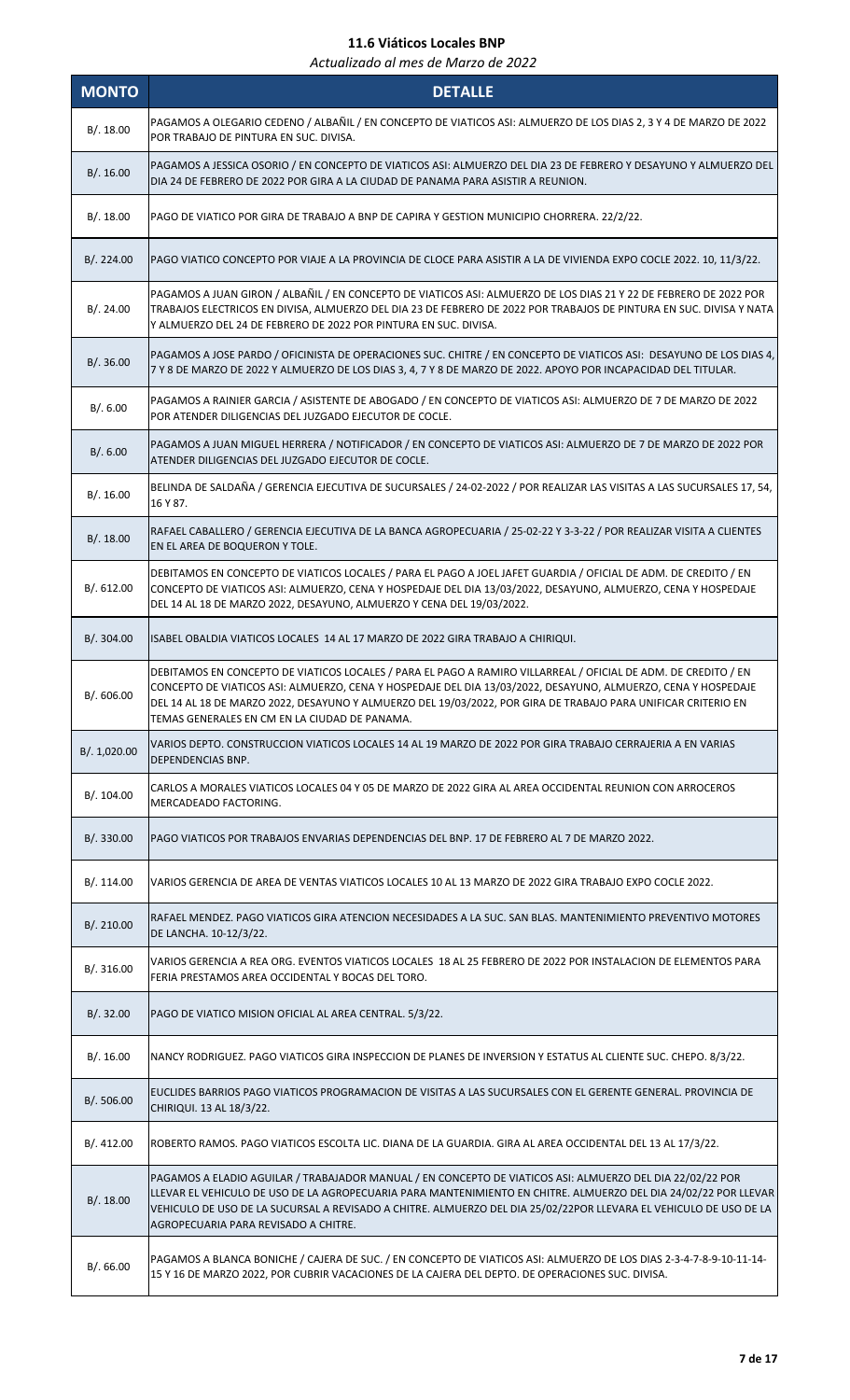| <b>MONTO</b> | <b>DETALLE</b>                                                                                                                                                                                                                                                                    |
|--------------|-----------------------------------------------------------------------------------------------------------------------------------------------------------------------------------------------------------------------------------------------------------------------------------|
| B/.6.00      | PAGAMOS A GIOVANA GALLARDO / SUPERVISORA DE OPERACIONES SUC. LOS SANTOS / EN CONCEPTO DE VIATICOS ASI.<br>ALMUERZO DEL 08 DE MARZO 2022 POR CUBRIR INCAPACIDAD DE LA OFICIAL DE OPERACIONES EN SUC. DIVISA.                                                                       |
| B/. 110.00   | PAGAMOS A YOIRA LOPEZ / SUPERVISORA DE OPERACIONES SUC. LAS TABLAS / EN CONCEPTO DE VIATICOS ASI: DESAYUNO Y<br>ALMUERZO DE LOS DIAS 2-3-4-7-8-9-10-11-14-15 Y 16 DE MARZO 2022, POR BRINDAR APOYO EN SUC. TONOSI POR VACACIONES<br>DE LA OFICIAL DE OPERACIONES, DALIA GUERRERO. |
| B/.131.00    | SR. JAVIER CARRIZO E. GIRA DE TRABAJO AL AREA OCCIDENTAL (CHIRIQUI). 16 AL 17/3/22.                                                                                                                                                                                               |
| B/.116.00    | CAROLINA DIAZ. PAGO VIATICO Y TRANSPORTE CAPACITACION Y ACTIVACION DE ENCUESTADORES PROYECTO CGR-BILLETERA<br>NACIONAL BEN BOCAS DEL TORO Y CHIRIQUI. AL 10/3/22.                                                                                                                 |
| B/. 316.00   | ANA RAQUEL ACUÑA - PARTICIPAR COMO EXPOSITOR ENCUENTRO AGROPECUARIO A CELEBRARSE BOQUERON PROVINCIA DE<br>CHIRIQUI. 14 AL 17/3/22.                                                                                                                                                |
| B/. 381.00   | DIANA DE LA GUARDIA PAGO VIATICO GIRA DE TRABAJO EN EL AREA OCCIDENTAL. 14 AL 17/3/22.                                                                                                                                                                                            |
| B/0.6.00     | JOEL OVALLES VIATICOS LOCALES POR IDENTIFICACION Y REPARACION DE PERDIDA DE VIDEO EN MONITORES DE OPERACIONES.                                                                                                                                                                    |
| B/.6.00      | CESAR SANTILLANA VIATICOS LOCALES POR DILIGENCIA DE NOTIFICACION QUE FUE REALIZADA EL DIA 09 DE MARZO DE 2022.                                                                                                                                                                    |
| B/.6.00      | ROBERTO MARIN VIATICOS LOCALES POR DILIGENCIA NOTIFICACION 08/03/2022 AREA DE COLON.                                                                                                                                                                                              |
| B/.10.00     | CARLOS RIVERA VIATICOS VIAJAR HASTA GUALACA A CUBRIR AUSENCIA DEL SEGURIDAD TITULAR.                                                                                                                                                                                              |
| B/.10.00     | MARIO MILLER VIATICOS LOCALES POR GIRA A COLON REVISION GENERAL DE LOS PROCESOS DE LANZAMIENTO.                                                                                                                                                                                   |
| B/.216.00    | LUIS DIAZ PAGO VIATICOS GIRA AREA OCCIDENTAL ASISTIR 3ER ENCUENTRO AGROP. DIA DE CAMPO Y VISITA CLIENTES.                                                                                                                                                                         |
| B/.6.00      | MARIO MILLER VIATICOS LOCALES 10/03/2022 POR GIRA A PANAMA OESTE.                                                                                                                                                                                                                 |
| B/.220.00    | PAGO VIATICOS POR TRABAJOS DE HERRERIA A REALIZAR EN LA SUC. SAN BLAS. 10 AL 11 DE MARZO 2022.                                                                                                                                                                                    |
| B/0.60.00    | MARCOS GONZALEZ / LYNDON GUILLEN VIATICOS LOCALES 02, 03, 04 MARZO DE 2022 POR TRASLADARSE A DIFERENTES PUNTOS<br>DEL AREA CENTRAL A REALIZAR TRABAJOS VARIOS.                                                                                                                    |
| B/.10.00     | FRANCISCO MARTINEZ PAGO VIATICOS CONCEPTO ENTREGA DE NOTAS DE COBRO A CLIENTES LOCALIZADOS. 8/3/22 CHORRERA.                                                                                                                                                                      |
| B/.504.00    | NICOLAS ESPINOSA / GCIA. EJEC. DE OBRAS, PROYECTOS Y MANT. / VIATICOS DEL 14-19/3/22 POR VIAJE A CHANGUINOLA.                                                                                                                                                                     |
| B/.504.00    | IRVING GUERRA / GCIA. EJEC. DE OBRAS, PROYECTOS Y MANT. / VIATICOS DEL 14-19/3/22 POR VIAJE A CHANGUINOLA.                                                                                                                                                                        |
| B/.504.00    | JORGE JIJMENEZ / GCIA. EJEC. DE OBRAS, PROYECTOS Y MANT. / VIATICOS DEL 14-19/3/22 POR VIAJE A CHANGUINOLA.                                                                                                                                                                       |
| B/.6.00      | MARINO CASTILLO / GCIA. EJEC. DE SEGURIDAD / VIATICOS DEL 2/3/22 POR APOYO EN SUC. 100.                                                                                                                                                                                           |
| B/.16.00     | JORGE MIRANDA / GCIA. EJEC. DE SEGURIDAD / VIATICOS DEL 2/3/22 POR APOYO EN SUC. 09.                                                                                                                                                                                              |
| B/.12.00     | RAUL MORENO / GCIA. EJEC. DE SEGURIDAD / VIATICOS DEL 3-4/3/22 POR APOYO EN SUC. 100.                                                                                                                                                                                             |
| B/.6.00      | TOMAS LEZCANO / GCIA. EJEC. DE OPERACIONES / VIATICOS DEL 25/2/22 POR APOYO EN SUC. 81.                                                                                                                                                                                           |
| B/.30.00     | JOSE MORALES / GCIA. EJEC. DE OPERACIONES / VIATICOS DEL 24-25/2/22 POR APOYO EN SUC. 81.                                                                                                                                                                                         |
| B/. 100.00   | KARLA DE LEON / GCIA. EJEC. DE OPERACIONES / VIATICOS DEL 11-12/3/22 POR APOYO EN SUC. 39.                                                                                                                                                                                        |
| B/. 140.00   | IMELDA GOMEZ / GCIA. EJEC. DE SUCURSALES / VIATICOS DEL 15-17, 21-23/2, 2-3, 8-10/3/22 POR APOYO EN SUC. 87.                                                                                                                                                                      |
| B/.12.00     | BOLIVAR SANJUR / GCIA. EJEC. DE BCA. AGROP. / VIATICOS DEL 4 Y 11/3/22 POR VISITA DE FINCAS.                                                                                                                                                                                      |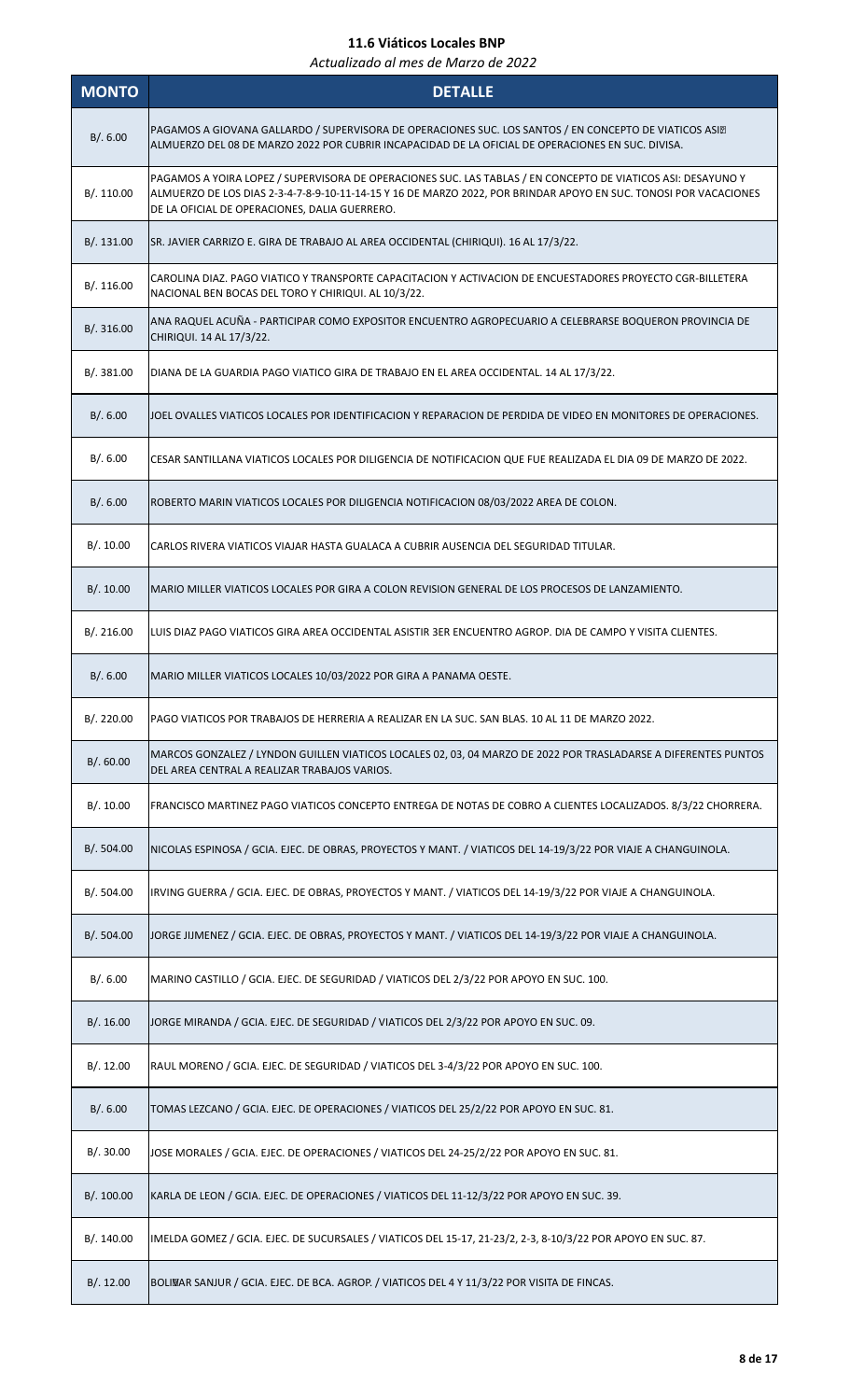| <b>MONTO</b> | <b>DETALLE</b>                                                                                                                                                                                                                                                                                                                                       |
|--------------|------------------------------------------------------------------------------------------------------------------------------------------------------------------------------------------------------------------------------------------------------------------------------------------------------------------------------------------------------|
| B/.6.00      | GABRIEL ROVIRA / GCIA. EJEC. DE BCA. AGROP. / VIATICOS DEL 10/3/22 POR VISITA DE FINCAS.                                                                                                                                                                                                                                                             |
| B/0.6.00     | ISRAEL GONZALEZ / GCIA. EJEC. DE BCA. AGROP. / VIATICOS DEL 10/3/22 POR VISITA DE FINCAS.                                                                                                                                                                                                                                                            |
| B/.12.00     | JESUS PALMA / GCIA. EJEC. DE BCA. AGROP. / VIATICOS DEL 2, 9/3/22 POR VISITA DE FINCAS.                                                                                                                                                                                                                                                              |
| B/. 230.00   | PAGO DE VIATICOS CUSTODIAR LAS SUCURSALES DEL AREA CENTRAL DEBIDO A FALTA DE PERSONAL, CUSTODIAR LA GARITA DE<br>SEG. LA ARENA Y POR GIRAS SUSPERVISION A LAS SUC. 11 AL 21/2/22.                                                                                                                                                                    |
| B/.262.00    | PAGO DE VIATICOS Y TRANSPORTE CUSTODIAR LAS SUC. AREA CENTRAL POR FALTA DE PERSONAL, GARITA DE SEGURIDAD LA<br>ARENA Y GIRAS DE SUPERVISION. 21 AL 26/2/22                                                                                                                                                                                           |
| B/.6.00      | THIERRY ALTAFULLA PAGO VIATICOS POR GIRA A LA PROV. COLON TRAMITE DE CAMBIO DE NOMBRE DEL SUMINISTRO DE AGUA<br>DE LA FINCA 10/3/22.                                                                                                                                                                                                                 |
| B/.562.00    | PAGO DE VIATICOS POR APOYO A LA PRESIDENCIA EN EL PROYECTO DE TRAZABILIDAD. 28 AL 6 DE MARZO 2022.                                                                                                                                                                                                                                                   |
| B/0.88.00    | VARIOS DEPTO. OPERACIONES DE SEGURIDAD VIATICOS 14 AL 25 FEBRERO DE2022 POR CUSTODIAR LA GARITA DE SEGURIDAD LA<br>ARENA Y POR GIRA DE SUPERVISION A SUCURSALES AREA CENTRAL.                                                                                                                                                                        |
| B/. 194.00   | VERONICA SMITH DE FERNANDEZ. VIATICOS COMO EXPOSITORA EN ENCUENTRO GANADERO EN BOQUERON DEL 15-17/03/22.                                                                                                                                                                                                                                             |
| B/.12.00     | VIATICOS POR TRABAJOS EXTRAORDINARIO EN LA SUC. SAN CARLOS Y CHAME, 04/03/22.                                                                                                                                                                                                                                                                        |
| B/.12.00     | LUIS SANTANA. VIATICOS LOCALES POR TRABAJOS EN SUC. SAN CARLOS EL 03 Y 04/03/22.                                                                                                                                                                                                                                                                     |
| B/. 410.00   | FERNANDO ORTEGA. PAGO VIATICOS POR GIRA DE TRABAJO PROV. VERAGUAS A REALIZAR SIMULACROS DE DESALOJOS. 14 AL<br>$18/3/22$ .                                                                                                                                                                                                                           |
| B/.48.00     | PAGO DE VIATICO POR GIRA A MACARACAS, LAS TABLAS, PLAZA BANCONAL ENTRE OTRAS SUC. INSTALACION Y CONFIGURACION<br>DE LAPTOPS. 7 AL 17/2/22.                                                                                                                                                                                                           |
| B/.236.00    | ANA LISA BORRERO / ALCIADES VEGA VIATICOS LOCALES 04 AL 14 DE MARZO DE 2022 POR TRABAJOS VARIOS EN SUCURSALES<br>AREA CENTRAL.                                                                                                                                                                                                                       |
| B/. 200.00   | PAGO DE VIATICOS EXTENSION POR TRABAJOS DE HERRERIA EN LA SUC. SAN BLAS. 11 AL 12 /3/22.                                                                                                                                                                                                                                                             |
| B/. 10.00    | PAGAMOS A CIRCE RODRIGUEZ / GERENTE DE CREDITO / EN CONCEPTO DE VIATICOS ASI: DESAYUNO Y ALMUERZO DEL DIA<br>10/03/2022, POR REALIZAR VISITA A FINCAS EN SONA Y LOS SANTOS EN CONJUNTO CON EL PERSONAL DEL DEPTO. DE AUDITORIA Y<br><b>SEGUIMIENTO Y CONTROL.</b>                                                                                    |
| B/. 24.00    | DEBITAMOS DE LA CUENTA DE VIATICOS / PARA EL PAGO A LA COLABORADORA DORALIS MARCIAGA / OFICINISTA DE<br>OPERACIONES DE SUCURSAL LOS SANTOS / EN CONCEPTO DE VIATICOS ASI: ALMUERZO DE LOS DIAS 07, 08, 09 Y 10 DE MARZO<br>2022, POR CUBRIR INCAPACIDAD POR COVID.                                                                                   |
| B/.6.00      | PAGAMOS A ELADIO AGUILAR / TRABAJADOR MANUAL DE SUCURSAL / EN CONCEPTO DE VIATICOS ASI: ALMUERZO DEL DIA<br>24/02/2022, POR LLEVAR EL VEHICULO, DE LA AGROPECUARIA DE PLAZA BANCONAL A MANTENIMIENTO EN CHITRE.                                                                                                                                      |
| B/.12.00     | DEBITAMOS DE LA CUENTA DE GASTOS DE VIATICOS / PARA EL PAGO A JULISSA AYALA / EN CONCEPTO DE VIATICOS ASI:<br>ALMUERZO DE LOS DIAS 02 Y 03 DE MARZO 2022, POR BRINDAR APOYO A SUCURSAL PESE EN CUBRIR VACACIONES A LA TITULAR.                                                                                                                       |
| B/.30.00     | ELIECER MORENO PAGO VIATICOS RETIRO DE PLANILLAS EN LAS AREA DE COLON Y PMA. OESTE. 16,23/2/22 Y 9/3/22.                                                                                                                                                                                                                                             |
| B/.10.00     | JOSE ALBERTO LAU PAGO VIATICOS Y TRANSPORTE, VISITA AL CLIENTE PARQUE EOLICO TOBARE 15/3/22.                                                                                                                                                                                                                                                         |
| B/.12.00     | PAGAMOS A JOSE DOMINGUEZ / OFICIAL DE CREDITO / EN CONCEPTO DE VIATICOS ASI: ALMUERZO DEL DIA 8 DE MARZO DE 2022<br>INSPECCION DE GARANTIAS Y ALMUERZO DEL DIA 9 DE MARZO DE 2022 POR LLEVAR EL AUTO NISSAN A MANTENIMIENTO EN<br>CHITRE.                                                                                                            |
| B/.48.00     | PAGAMOS A BETZAIDA RODRIGUEZ OFIC. DE ATENCION AL CLIENTE EN SUC. CIRCUNVALACION / EN CONCEPTO DE VIATICOS ASI:<br>ALMUERZO DE LOS DIAS 16, 17, 18, 19, 22, 23, 24 Y 15 DE FEBRERO DE 2022 POR CUBRIR INCAPACIDAD DE LA SRA. MARICHEL<br>TUÑON EN SUC. DIVISA.                                                                                       |
| B/. 206.00   | PAGAMOS A PEDRO BANDA / OFICINISTA OPERATIVO AREA CENTRAL / EN CONCEPTO DE VIATICOS ASI: ALMUERZO, CENA Y<br>HOSPEDAJE DEL DIA 16.03.22, DESAYUNO, ALMUERZO, CENA Y HOSPEDAJE DEL DIA 17.03.22, DESAYUNO Y ALMUERZO DEL DIA<br>18.03.22 POR ASISTIR A REUNION CON LA SRA. ROSA ABRAHAMS EN LA GERENCIA AREA SOPORTE OPE. A SUCURSAL PANAMA.          |
| B/. 206.00   | PAGAMOS A MAUREEN CHEN / ASIST. GTE. DE AREA COORD. DE OPERACIONES / EN CONCEPTO DE VIATICOS ASI: ALMUERZO,<br>CENA Y HOSPEDAJE DEL DIA 16.03.22, DESAYUNO, ALMUERZO, CENA Y HOSPEDAJE DEL DIA 17.03.22, DESAYUNO Y ALMUERZO DEL<br>DIA 18.03.22 POR ASISTIR A REUNION CON LA SRA. ROSA ABRAHAMS EN LA GERENCIA AREA SOPORTE OPE. A SUCURSAL PANAMA. |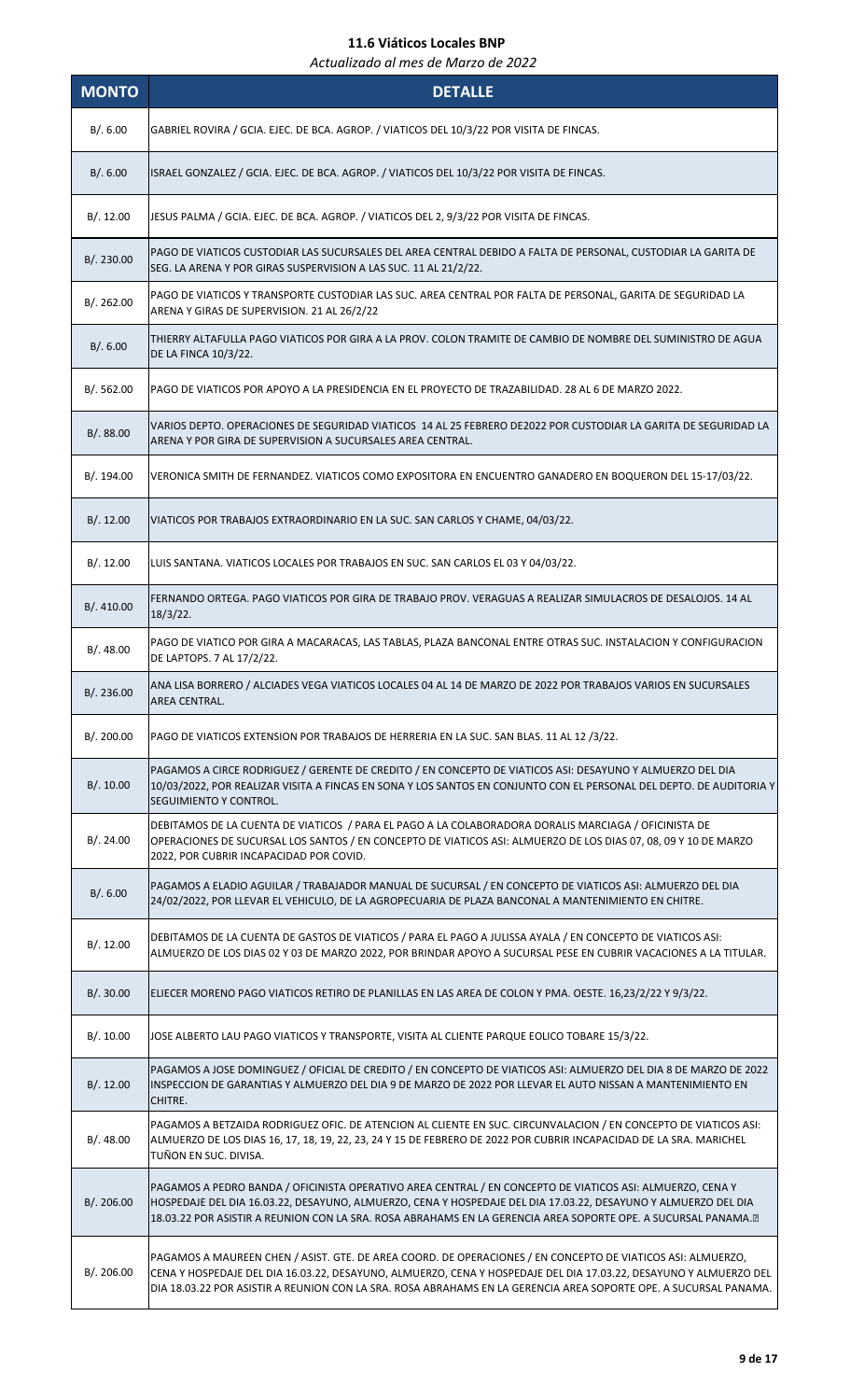| <b>MONTO</b> | <b>DETALLE</b>                                                                                                                                                                                                                                                                                                                                                                                                                                                                                   |
|--------------|--------------------------------------------------------------------------------------------------------------------------------------------------------------------------------------------------------------------------------------------------------------------------------------------------------------------------------------------------------------------------------------------------------------------------------------------------------------------------------------------------|
| B/.310.00    | GAMAL SINGH VIATICOS LOCALES POR RECORRIDOS EN SUCURSALES 16 AL 19 MARZO DE 2022 AREA OCCIDENTAL Y CENTRAL.                                                                                                                                                                                                                                                                                                                                                                                      |
| B/.30.00     | PAGAMOS A IAN MUÑOZ / OFICIAL DE CREDITO / EN CONCEPTO DE VIATICOS ASI: ALMUERZO DEL DIA 16/02/2022, POR<br>INVITACIONES Y PERMISOS MINSA ENCUENTRO AGROPECUARIO EN NATA, ALMUERZO DEL DIA 18/02/2022, FILMACION AGRO TV Y<br>REPARTIR INVITACION ENCUENTRO AGROPECUARIO NATA, ALMUERZO DEL 19/02/2022, CONFECCION DE CHARLA PARA EL<br>ENCUENTRO AGROPECUARIO EN NATA, ALMUERZO DEL DIA 22/02/2022, POR GIRA TOABRE, REUNION DE COCLE, ALMUERZO DEL<br>DIA 10/03/2022, POR GIRA AVALUOS FINCAS. |
| B/. 310.00   | FERNANDO CASTILLO VIATICOS LOCALES POR GIRA AREA OCCIDENTAL Y CENTRAL RECORRIDO A VARIAS SUCURSALES 16 AL 19<br><b>MARZO DE 2022.</b>                                                                                                                                                                                                                                                                                                                                                            |
| B/.6.00      | PAGAMOS A IAN MUÑOZ / OFICIAL DE CREDITO / EN CONCEPTO DE VIATICOS ASI: ALMUERZO DEL DIA 08/03/2022, POR GIRA PARA<br>REVISION E INSPECCION DE INVERSIONES FINANCIADAS EN LAS INSTALACIONES DE LAS FINCAS DE CLIENTE.                                                                                                                                                                                                                                                                            |
| B/. 310.00   | RAUL CORTEZ VIATICOS LOCALES 16 AL 19 MARZO DE 2022 POR GIRA AREA CENTRAL Y OCCIDENTAL RECORRIDO A VARIAS<br>SUCURSALES.                                                                                                                                                                                                                                                                                                                                                                         |
| B/. 306.00   | ROSMARY QUINTERO / GCIA. EJEC. DE OPERACIONES / VIATICOS POR REUNIONES EN PANAMA DEL 16-19/3/22.                                                                                                                                                                                                                                                                                                                                                                                                 |
| B/. 306.00   | RENE PIMENTO / GCIA. EJEC. DE OPERACIONES / VIATICOS POR REUNIONES EN PANAMA DEL 16-19/3/22.                                                                                                                                                                                                                                                                                                                                                                                                     |
| B/.30.00     | EUFEMIA TORRES / GCIA. EJEC. DE BCA. AGROP. / VIATICOS EL 9-11 Y 14-15/3/22 POR APOYO EN GCIA. AREA AGROP. SUC. 23.                                                                                                                                                                                                                                                                                                                                                                              |
| B/. 104.00   | ROBERTO ARCHIBOLD / GCIA. EJEC. DE BCA AGROP. / VIATICOS DEL 9-10/3/22 POR INSP. DE FINCAS.                                                                                                                                                                                                                                                                                                                                                                                                      |
| B/.10.00     | CESAR CONTRERAS / DEPTO. DE OPERACIONES SUCURSALES A. O / 10-03-22 / POR APOYO EN VISITA DE SUCURSAL RIO SERENO.                                                                                                                                                                                                                                                                                                                                                                                 |
| B/. 306.00   | CESAR CONTRERAS / DEPTO. DE OPERACIONES SUCURSALES / 16 HASTA EL 19-03-22 / POR REALIZAR VIAJE A PANAMA DEBIDO<br>APOYO AL DEPTO. DE NUMISMATICA SUC. TRANSISMICA.                                                                                                                                                                                                                                                                                                                               |
| B/.310.00    | MELVIN BATISTA / GCIA. EJEC. DE OPERACIONES / VIATICOS DEL 11-14/3/22 POR APOYO EN SUC. 17.                                                                                                                                                                                                                                                                                                                                                                                                      |
| B/. 206.00   | JJAIME SANTAMARIA / GCIA. EJEC. DE OPERACIONES / VIATICOS DEL 15-17/3/22 POR APOYO EN SUC. 17.                                                                                                                                                                                                                                                                                                                                                                                                   |
| B/. 6.00     | ALMA HURTADO / GCIA. EJEC. OPERACIONES / VIATICOS DEL 8/3/22 POR APOYO EN VISITA DE SUC. 103.                                                                                                                                                                                                                                                                                                                                                                                                    |
| B/. 210.00   | AMED MALTEZ. PAGO VIATICO POR COORDINAR LA INSTALACION DEL CAJERO SUP. URRIOLA EN AGUADULCE Y POLLMART EN<br>CHITRE CON EL PERSONAL TECNASA. 17 AL 19 DE MARZO 2022.                                                                                                                                                                                                                                                                                                                             |
| B/.216.00    | EDGARDO PINZON PAGO VIATICOS POR GIRA DE TRABAJOS AREA ESTE.CHEPO, TORTI Y METETI. 16 AL 18 MARZO 2022.                                                                                                                                                                                                                                                                                                                                                                                          |
| B/. 632.00   | PAGO DE VIATICOS POR TRABAJOS EXTRAORDINARIO AREA OCCIDENTAL. 16 AL 19 DE MARZO 2022.                                                                                                                                                                                                                                                                                                                                                                                                            |
| B/.220.00    | VARIOS DEPTO. AIRES ACONDICIONADOS VIATICOS LOCALES 17 AL 18 MARZO DE 2022 POR TRABAJOS EN SUCURSALES DARIEN<br><b>METETI Y TORTI.</b>                                                                                                                                                                                                                                                                                                                                                           |
| B/.30.00     | VARIOS DEPTO. AIRES ACONDICIONADOS VIATICOS LOCALES 25 FEBRERO AL 08 MARZO DE 2022 POR TRABAJOS EN SUCURSALES<br>AREA METROPOLITANA.                                                                                                                                                                                                                                                                                                                                                             |
| B/.12.00     | NEFTALI LARA / GERENCIA EJECUTIVA DE SEGURIDAD / 3 Y 4-03-2022 / POR VIAJAR A LABORAR EN SUCURSAL GUALACA POR<br>AUSENCIA DEL TITULAR.                                                                                                                                                                                                                                                                                                                                                           |
| B/.78.00     | GUTAVO ACOSTA / GERENCIA EJECUTIVA DE SUCURSALES / DEL 2 AL 04, DEL 0 AL 11 Y DEL 14 AL 18-03-22 / POR BRINDAR APOYO A<br>LA SUCURSAL BOQUERON.                                                                                                                                                                                                                                                                                                                                                  |
| B/.24.00     | PAGO VIATICOS POR AUDITORIA SUC. DOLEGA 7 Y 8 MARZO 2022.                                                                                                                                                                                                                                                                                                                                                                                                                                        |
| B/. 162.00   | PAGO VIATICOS CONCEPTO GESTIONES DE TRABAJO DE HIERRAS Y COMPETIVIDAD DE LOS COLABORADORES. 2 AL 5 MARZO 22.                                                                                                                                                                                                                                                                                                                                                                                     |
| B/.6.00      | CAROLINA CANO VIATICO AVALUADOR AGROPECUARIO POR MISION OFICIAL E INSCRIPCION DE AVALUOS A FINCAS EL DIA 11-3-<br>2022.                                                                                                                                                                                                                                                                                                                                                                          |
| B/.12.00     | RAFAEL BONILLA VIATICO GESTOR DE CALLE POR ENTREGA DE NOTAS DE COBROS A CLIENTES EN EL AREA DE ARRAIJAN LOS DIAS 8,<br>11 DE MARZO 2022.                                                                                                                                                                                                                                                                                                                                                         |
| B/.16.00     | FRANCISCO MARTINEZ VIATICO GESTOR DE CALLE POR ENTREGA DE NOTAS A CLIENTES EN EL AREA DE CHORRERA Y COLON LOS<br>DIAS 10, 11 DE MARZO 2022.                                                                                                                                                                                                                                                                                                                                                      |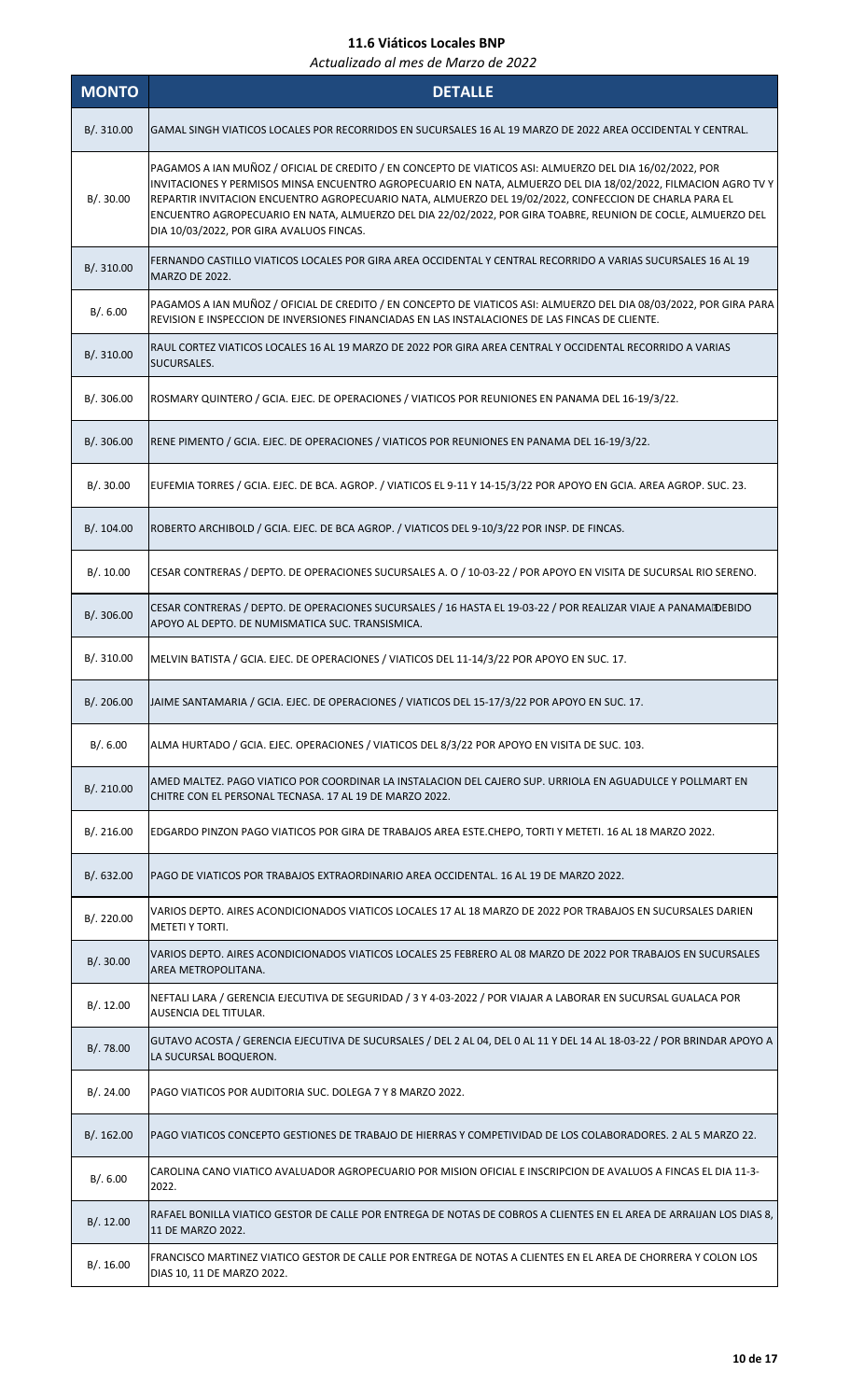| <b>MONTO</b> | <b>DETALLE</b>                                                                                                                                                                                       |
|--------------|------------------------------------------------------------------------------------------------------------------------------------------------------------------------------------------------------|
| B/.212.00    | KATYA QUINTERO VIATICO POR SUPERVISAR EL 3ER ENCUENTRO AGROPECUARIO A REALIZARSE EN BOQUERON DEL 15 AL 17 DE<br>MARZO 2022.                                                                          |
| B/. 504.00   | MARYORY CORONADO VIATICO AVALUADOR AGROPECUARIO POR MISION OFICIAL E INSPECCION DE AVALUOS A FINCAS DEL 14 AL<br>19 DE MARZO 2022.                                                                   |
| B/.12.00     | LUIS C. CASTILLO / ERIC CORTES VIATICOS LOCALES 04/03/2022 POR TRABAJOS EXTRAORDINARIOS EN SUCURSALES SAN CARLOS Y<br>CHAME.                                                                         |
| B/.28.00     | YANINA QUIROZ VIATICOS LOCALES POR MISION OFICIAL INSPECCION DE AVALUOS A FINCAS 25 FEB. Y 03 MARZO 2022.                                                                                            |
| B/.504.00    | ANGEL UREÑA VIATICOS LOCALES 14 AL 19 MARZO DE 2022 POR INSPECCION DE AVALUOS EN FINCAS EN PROV. DE DARIEN.                                                                                          |
| B/. 504.00   | JOSE RIVERA VIATICOS LOCALES 14 AL 19 MARZO 2022 POR INSPECCION DE AVALUOS A FINCAS PROV. DARIEN.                                                                                                    |
| B/.52.00     | JOSHUA DE LEON VIATICOS LOCALES 08, 09, 10, 11 MARZO DE 2022 POR INSPECCION DE AVALUOS MACARACAS LAS TABLAS.                                                                                         |
| B/.24.00     | ALANIS SANTOS VIATICOS LOCALES 08, 09, 10, 11 MARZO 2022 POR INSPECCION DE AVALUOS EN PROV. CHIRIQUI.                                                                                                |
| B/.54.00     | PAGAMOS A SUGEIS RODRIGUEZ DE MORENO / JEFE DE ATENCION AL CLIENTE SUC. / EN CONCEPTO DE VIATICOS ASI: GASTO DE<br>ALMUERZO DE LOS DIAS 02-03-04-07-08-09-10-11 Y 14 DE MARZO 2022.                  |
| B/. 72.00    | PAGAMOS A EVARISTO BONILLA / CAJERO SUC. / EN CONCEPTO DE VIATICOS ASI: ALMUERZO DE LOS DIAS 16-17-18-21-22-23-24-25-<br>28-29-30 Y 31 DE MARZO 2022.                                                |
| B/.30.00     | PAGAMOS A YARINA MORAN / OFICINISTA DE PLATAFORMA SUC. / EN CONCEPTO DE VIATICOS ASI: ALMUERZO DE LOS DIAS 7-8-9-<br>10-11 DE MARZO 2022, POR BRINDAR APOYO EN SUC. NATA.                            |
| B/.48.00     | PAGO DE VIATICOS POR CONCEPTO POR BRINDAR APOYO TECNICO EN TRABAJOS REALIZADO EN ALGUNAS SUCURSALES DEL AREA<br>CENTRAL. 23 DE FEBRERO AL 10 MARZO 2022.                                             |
| B/.72.00     | MARCOS GONZALEZ / LYNDON GUILLEN VIATICOS LOCALES 21 AL 25 FEBRERO DE 2022 POR TRABAJOS VARIOS EN DIFERENTES<br>PUNTOS AREA CENTRAL.                                                                 |
| B/.30.00     | LUCILA MIRANDA / GERENCIA EJECUTIVA DE SUCURSALES / 7, 8, 9, 10 Y 11-03-22 / POR BRINDAR APOYO EN SUCURSAL GUALACA.                                                                                  |
| B/.16.00     | JUAN PABLO SANTAMARIA / GERENCIA EJECUTIVA DE LA BANCA AGROPECUARIA / 7, 8-03-22 / POR VISITAR A CLIENTES EN<br>CIENEGUITA, SAN LORENZO Y LAS TABLAS CHANGUINOLA.                                    |
| B/.18.00     | EVELYN CORDOBA / GERENCIA EJECUTIVA DE LA BANCA AGROPECUARIA / 4, 5 Y 9-3-22 / POR VISITAR A CLIENTES EN DISTRITO DE<br><b>BOQUETE.</b>                                                              |
| B/. 12.00    | EDWARD ARAUZ / GERENCIA EJECUTIVA DE LA BANCA AGROPECUARIA / 4 Y 7-3-22 / POR VISITAR A CLIENTES EN DIVALA ALANJE Y<br><b>BOQUETE.</b>                                                               |
| B/.18.00     | HARMODIO SANTAMARIA / GERENCIA EJECUTIVA BANCA AGROPECUARIA / VIATICO CORRESPONDIENTE A LOS DIAS 02, 03 Y 10 DE<br>MARZO POR REALIZAR GIRA DE TRABAJO - VISITA A CLIENTES DE CREDITO AGROPECUARIO.   |
| B/.30.00     | ANDY SERRANO / GERENCIA EJECUTIVA BANCA AGROPECUARIA / VIATICO CORRESPONDIENTE A LOS DIAS 02, 04, 08, 09, 12 DE<br>MARZO POR REALIZAR GIRA DE TRABAJO - VISITA A CLIENTES DE CREDITO AGROPECUARIO.   |
| B/.6.00      | JANNINE SANCHEZ / GERENCIA EJECUTIVA BANCA AGROPECUARIA / VIATICO CORRESPONDIENTE A LOS DIAS 04 DE MARZO POR<br>REALIZAR GIRA DE TRABAJO- VISITA A CLIENTES DE CREDITO AGROPECUARIO.                 |
| B/.12.00     | AMETH R. LARA / GERENCIA EJECUTIVA BANCA AGROPECUARIA / VIATICO CORRESPONDIENTE A LOS DIAS 03 Y 10 DE MARZO POR<br>REALIZAR GIRA DE TRABAJO-VISITA A CLIENTES DE CREDITO AGROPECUARIO.               |
| B/.24.00     | NOELLIS MORELL / GERENCIA EJECUTIVA BANCA AGROPECUARIA / VIATICO CORRESPONDIENTE A LOS DIAS 02, 04, 09, 12 DE<br>MARZO POR REALIZAR GIRA DE TRABAJO - VISITA A CLIENTES DE CREDITO AGROPECUARIO.     |
| B/.24.00     | VENANCIO CABALLERO / GERENCIA EJECUTIVA BANCA AGROPECUARIA / VIATICO CORRESPONDIENTE A LOS DIAS 02, 03, 08, 10 DE<br>MARZO POR REALIZAR GIRA DE TRABAJO - VISITA A CLIENTES DE CREDITO AGROPECUARIO. |
| B/.6.00      | JOSE ARTURO ARJONA / GERENCIA EJECUTIVA BANCA AGROPECUARIA / VIATICOS CORRESPONDIENTE AL DIA 18 DE MARZO DE<br>2022, POR LABORAR EN LA FERIA DE DAVID.                                               |
| B/.6.00      | ROGER MORALES / GERENCIA EJECUTIVA BANCA AGROPECUARIA / VIATICOS CORRESPONDIENTE AL DIA 19 DE MARZO DE 2022,<br>POR LABORAR EN LA FERIA DE DAVID.                                                    |
| B/. 210.00   | LOURDES DE CORDOBA PAGO VIATICOS CONCEPTO GIRA DE TRABAJOS EN TODAS LAS SUCURSALES EN EL AREA OCCIDENTAL. 21 AL<br>23/03/22.                                                                         |
| B/.106.00    | YISSEL ULLOA. PAGO VIATICOS POR TRABAJOS EN EL AREA ESTE DISTRIBUCION DE MERCANCIA. 17 AL 18 DE MARZO 2022.                                                                                          |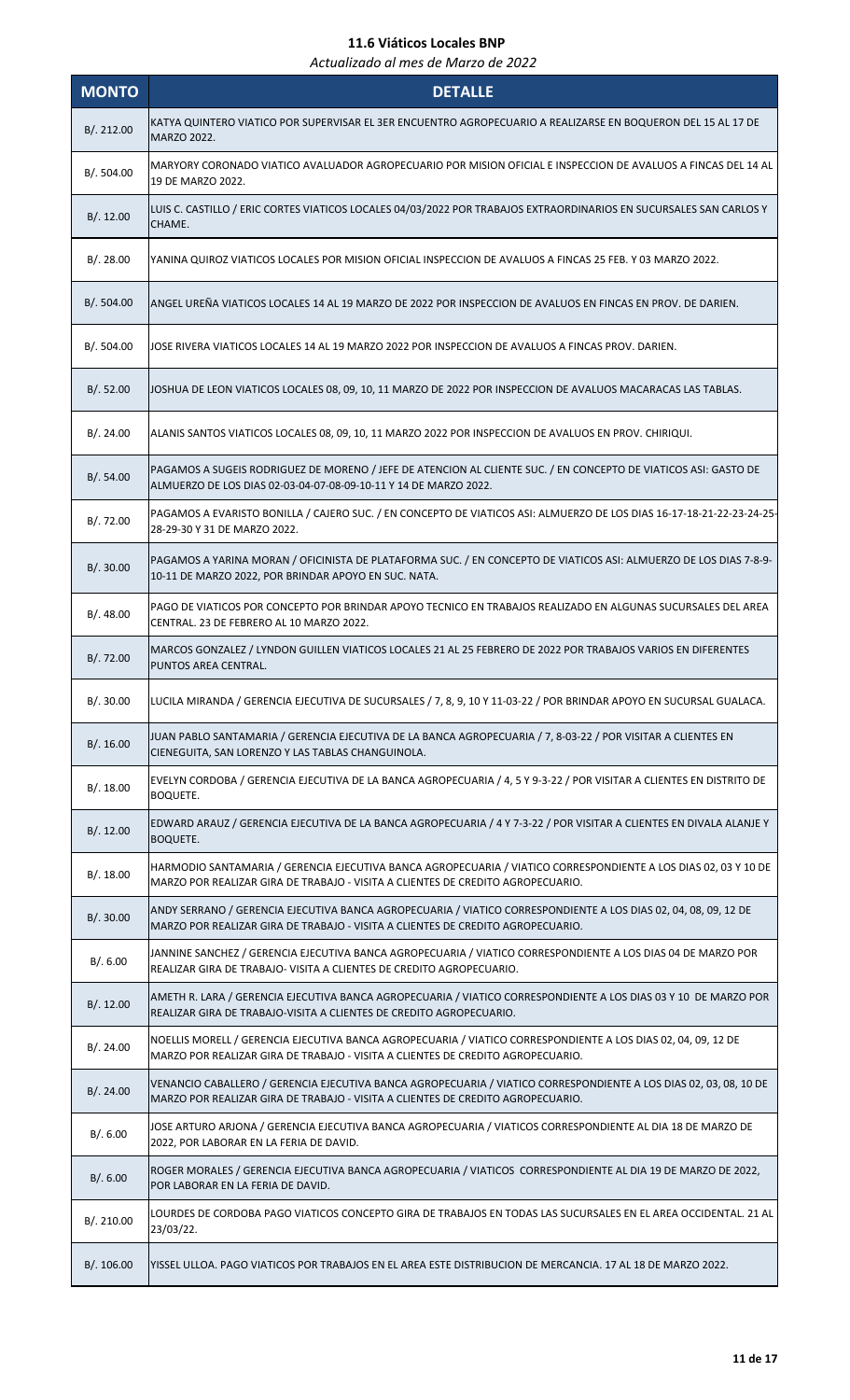| <b>MONTO</b> | <b>DETALLE</b>                                                                                                                                                                                         |
|--------------|--------------------------------------------------------------------------------------------------------------------------------------------------------------------------------------------------------|
| B/. 6.00     | AARON CISNERO. PAGO VIATICOS POR TRABAJOS EN EL AREA OESTE DISTRIBUCION DE MERCANCIA. 17 DE MARZO 2022.                                                                                                |
| B/.204.00    | SANTIAGO HERRERA VIATICO GERENTE POR GIRA AL AREA OCCIDENTAL POR VISITAS A LAS SUCURSALES CON EL SUBGERENTE<br>GENERAL ADMINISTRATIVO DEL 21 AL 23 DE MARZO 2022.                                      |
| B/. 106.00   | LUIS MUÑOZ PAGO VIATICOS POR TRABAJOS EN EL AREA ESTE DISTRIBUCION DE MERCANCIA. 17 AL 18 DE MARZO 2022.                                                                                               |
| B/.256.00    | ROBERTO SOUSA VIATICO SUBGERENTE POR GIRA AL AREA OCCIDENTAL POR VISITAS A LAS SUCURSALES DEL 21 AL 23 DE MARZO<br>2022.                                                                               |
| B/. 204.00   | GISELA ROMERO VIATICO GERENTE POR GIRA DE TRABAJO AL AREA OCCIDENTAL DEL 21 AL 23 DE MARZO 2022.                                                                                                       |
| B/. 410.00   | FERNANDO ORTEGA. PAGO VIATICOSTRANSPORTE TERRESTRE Y MARINO. POR GIRA DE TRABAJO EN LA PROVINCIA DE BOCAS DEL<br>TORO Y CHIRIQUI A REALIZAR SIMULACROS DE DESALOJOS. 21 AL 25 MARZO 2022.              |
| B/. 832.00   | VIATICOS AL PERSONAL DEL DEPTO. DE CONSTRUCCION POR TRABAJOS DE HERRERIA EN LA SUCURSAL DE GUABITO BOCAS DEL<br>TORO DEL 21 AL 25 DE MARZO 2022.                                                       |
| B/. 1,020.00 | VIATICOS AL PERSONAL DEL DEPTO. DE CONSTRUCCION POR TRABAJOS EN VARIAS DEPENDENCIAS DEL BNP DEL AREA OCCIDENTAL<br>DEL 21 AL 26 DE MARZO 2022.                                                         |
| B/.106.00    | IRVING GONZALEZ. PAGO VIATICOS POR TRABAJOS AL AREA ESTE DISTRIBUCION DE MERCANCIA 17 AL 18 MARZO 2022.                                                                                                |
| B/0.6.00     | RANGEL MONTENEGRO. PAGO VIATICO AL AREA OESTE POR TRABAJOS DE DISTRIBUCION DE MERCANCIA. 17/03/2022.                                                                                                   |
| B/. 500.00   | FATIMA RODDRIGUEZ. PAGO VIATICOS POR GIRA AL AM. POR PROYECTO BALLOON PARA PRESENTACION A JD. 7 AL 11 MARZO<br>2022.                                                                                   |
| B/.10.00     | MARCIO GOTI. PAGO VIATICOS Y TRANSPORTE VISITA AL PARQUE EOLICO 15/03/22.                                                                                                                              |
| B/.6.00      | THIERRY ALTAFULLA. PAGO VIATICO GIRA DE TRABAJO PROV. COLON. 17/03/2022.                                                                                                                               |
| B/.22.00     | ARISTIDES CORRALES. PAGO VIATICOS. GIRA PANAMA CASA MATRIZ HASTA SUC. METETI. PROV. COLON. 11 AL 14 MARZO 2022.                                                                                        |
| B/.1,212.00  | PAGO VIATICOS Y TRANSPORTE Y MARINO POR COORDINAR LA INSTALACION, ACTIVACION, LIMPIEZA DE CAJEROS AUTO. DE DAVID<br>Y POR VIAJAR A BOCAS DEL TORO ISLA.                                                |
| B/.140.00    | PAGO VIATICOS Y TRANSPORTE POR REALIZAR LA INSTALACION DE DUCTERIA, ENTREGA DE MUEBLES DE CLIENTES Y GENERACION<br>DE LLAVES DE ENCRIPTACION. 21 FEBRERO AL 11 MARZO 2022.                             |
| B/.216.00    | CESAR SAMUDIO VIATICO EN COMUNICACION POR GIRA AL AREA CENTRAL EN LA SUCURSAL DE SAN FRANCISCO Y OTRAS DEL 16<br>AL 18 DE MARZO 2022.                                                                  |
| B/.204.00    | IRENE PEDRESCHI VIATICO GERENTE POR TRASLADARSE AL AREA OCCIDENTAL GIRA DE TRABAJO A VISITA A LAS SUCURSALES DEL<br>21 AL 23 DE MARZO 2022.                                                            |
| B/. 304.00   | CARLOS A. MORALES VIATICO GERENTE POR GIRA DE TRABAJO AL AREA OCCIDENTAL CHARLA DE FACTORING Y VISITAS A CLIENTES<br>DEL 16 AL 19 DE MARZO 2022.                                                       |
| B/.6.00      | ROBERTO MARIN. PAGO VIATICOS POR DILIGENCIAS DE NOTIFICACION REALIZADA 14 DE MARZO 2022 EN EL AREA DE ARRAIJAN.                                                                                        |
| B/.156.00    | VIATICOS AL PERSONAL DEL DEPTO. DE CONSTRUCCION POR TRABAJOS EN VARIAS DEPENDENCIAS DEL BNP DEL 21 DE FEBRERO AL<br>11 DE MARZO 2022.                                                                  |
| B/. 232.00   | VIATICOS AL PERSONAL DEL DEPTO. DE CONSTRUCCION POR TRABAJO DE TRANSPORTAR MATERIALES A LA SUCURSAL DE GUABITO<br>BOCAS DEL TORO LOS DIAS 21, 22 DE MARZO 2022.                                        |
| B/.6.00      | CESAR SANTILLANA. PAGO VIATICOS POR DILIGENCIAS DE NOTIFICACION REALIZADA EL 15 DE MARZO 2022 EN EL AREA DE COLON.                                                                                     |
| B/.20.00     | PAGO VIATICOS POR AUDITORIA DE CREDITO AGROPECUARIO SUC. PEDASI EL 10 DE MARZO 2022.                                                                                                                   |
| B/. 112.00   | ENAIDA MORAN. PAGO VIATICOS Y TRANSPORTE POR VIAJE A PANAMA PARA TRAMITES DE FIRMA ELECTRONICA. 16 AL 17 MARZO<br>2022.                                                                                |
| B/.16.00     | KEVIN SERRACIN / GERENCIA / 10-03-22 / POR REALIZAR RETIROS DE CAJAS DE DOCUMENTOS QUE HAN CUMPLIDO CON EL<br>PERIODO DE RETENCION EN LA SUCURSAL CHANGUINOLA.                                         |
| B/.16.00     | KEVIN SERRACIN / GERENCIA EJECUTIVA DE SERVICIOS ADMINISTRATIVOS / 16-03-22 / POR REALIZAR RETIROS DE CAJAS DE<br>DOCUMENTOS QUE HAN CUMPLIDO CON EL PERIODO DE RETENCION EN LA SUCURSAL CHANGUINOLA.  |
| B/.16.00     | FRANCISCO ESCOBAR / GERENCIA EJECUTIVA DE SERVICIOS ADMINISTRATIVOS / 16-03-22 / POR REALIZAR RETIROS DE CAJAS DE<br>DOCUMENTOS QUE HAN CUMPLIDO CON EL PERIODO DE RETENCION EN LA SUCURSAL ALMIRANTE. |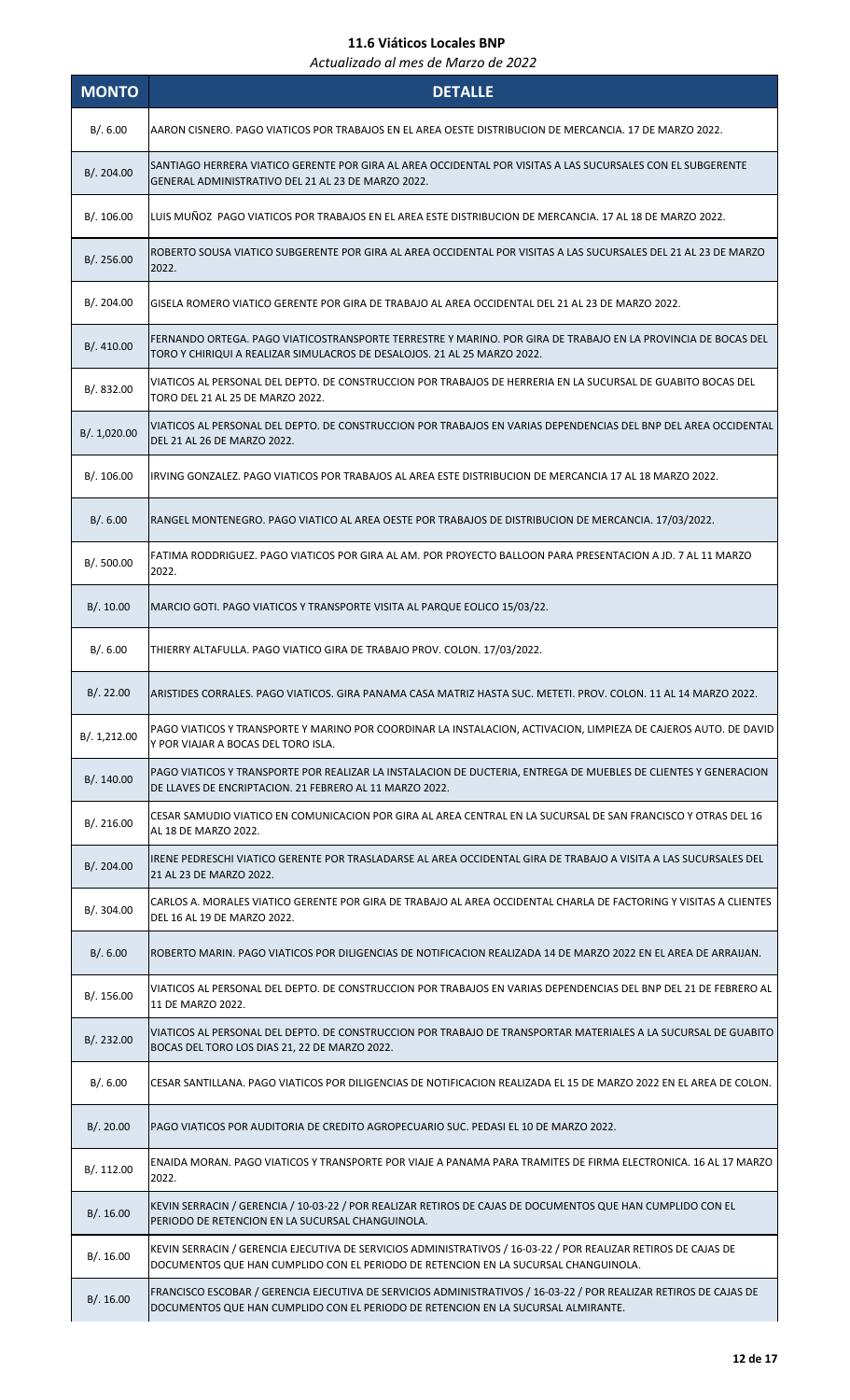| <b>MONTO</b> | <b>DETALLE</b>                                                                                                                                                                                                                                                                                                                                                                                                                                                                                                                                                     |
|--------------|--------------------------------------------------------------------------------------------------------------------------------------------------------------------------------------------------------------------------------------------------------------------------------------------------------------------------------------------------------------------------------------------------------------------------------------------------------------------------------------------------------------------------------------------------------------------|
| B/.18.00     | KEVIN GONZALAEZ / GERENCIA EJECUTIVA DE OBRAS PROYECTOS Y MANTENIMIENTO / 09, 10 Y 11-03-22 / POR REALIZAR<br>TRABAJOS DE MANTENIMIENTO EN SUC. 103 Y 46.                                                                                                                                                                                                                                                                                                                                                                                                          |
| B/.24.00     | NICOLAS ESPINOSA / GERENCIA EJECUTIIVA DE OBRAS PROYECTOS Y MANTENIMIENTO / 08, 09, 10 Y 11-03-22 / POR REALIZAR<br>TRABAJOS DE MANTENIMIENTO EN SUC. 103 Y 46.                                                                                                                                                                                                                                                                                                                                                                                                    |
| B/. 18.00    | GISELA DE RAMOS. PAGO VIATICOS POR GIRA TRABAJO A LA PROV. COLON POR VERIFICACION E INSPECCION DE LA FINCA<br>17/03/22.                                                                                                                                                                                                                                                                                                                                                                                                                                            |
| B/.36.00     | PAGAMOS A ANA CORDOBA / OFICINISTA DE ATENCION AL CLIENTE DE SUC. LAS TABLAS / EN CONCEPTO DE VIATICOS ASI:<br>ALMUERZO DE LOS DIAS 07-08-09-10-11 Y 14 DE MARZO 2022, POR APOYO AL DEPTO. DE PLATAFORMA SUC. MACARACAS. HORA<br>DE ENTRADA: 7:45 A.M. HORA DE SALIDA: 4:30 P.M.                                                                                                                                                                                                                                                                                   |
| B/. 78.00    | PAGAMOS A JOSE MARTINEZ / SUPERVISOR DE OPERACIONES SUC. SANTIAGO / EN CONCEPTO DE VIATICOS ASI: ALMUERZO DE<br>LOS DIAS 02-03-04-07-08-09-10-11-14-15-16-17 Y 18 DE MARZO 2022; POR PRESTAR APOYO EN SUC. SAN FRANCISCO DE LA<br>MONTAÑA, EN REEMPLAZO DEL OFICIAL DE OPERACIONES QUE SE ENCUENTRA DE VACACIONES.                                                                                                                                                                                                                                                 |
| B/.16.00     | KEVIN SERRACIN / GERENCIA EJECUTIVA DE SERVICIOS ADMINISTRATIVOS / 18-03-22 / POR REALIZAR RETIROS DE CAJAS DE<br>DOCUMENTOS QUE HAN CUMPLIDO CON EL PERIODO DE RETENCION EN LA SUCURSAL CHIRIQUI GRANDE.                                                                                                                                                                                                                                                                                                                                                          |
| B/. 736.00   | PAGO VIATICOS Y TRANSPORTE EN CONCEPTO DE APOYO A LA PRESIDENCIA EN EL PROYECTO DE TRAZABILIDAD. 7 AL 13 MARZO<br>2022.                                                                                                                                                                                                                                                                                                                                                                                                                                            |
| B/. 220.00   | PAGO VIATICO EN CONCEPTO DE GIRA DE TRABAJO POR DESMONTAJE EN LA FERIA DE DAVID. 21 AL 22 MARZO 2022.                                                                                                                                                                                                                                                                                                                                                                                                                                                              |
| B/.72.00     | PAGAMOS A EDWIN CALDERON / OFICINISTA DE ATENCION AL CLIENTE DE SUCURSAL PENONOME / EN CONCEPTO DE VIATICOS<br>ASI: ALMUERZO DE LOS DIAS 16, 17, 18, 21, 22, 23, 24, 25, 28, 29, 30 Y 31 DE MARZO 2022.                                                                                                                                                                                                                                                                                                                                                            |
| B/.6.00      | KEVIN WING VIATICO OFICIAL DE CREDITO POR GIRA DE INSPECCION A FINCA, VISITA A CLIENTES Y GESTION DE COBROS EL DIA 11-<br>3-2022.                                                                                                                                                                                                                                                                                                                                                                                                                                  |
| B/.30.00     | PAGAMOS A JUAN GIRON / ALBAÑIL / EN CONCEPTO DE VIATICOS ASI: ALMUERZO DEL DIA 07/03/2022, POR TRABAJOS<br>DESMONTAR TOLDA EN SUCURSAL LOS SANTOS, ALMUERZO DEL DIA 08/03/2022, POR TRABAJOS DE TECHO EN SUCURSAL LA<br>PINTADA Y ASTA DE LA BANDERA EN SUCURSAL NATA, ALMUERZO DEL DIA 09/03/2022, POR TRABAJOS DE PLOMERIA EN<br>SUCURSALES DE LAS MINAS Y OCU, ALMUERZO DEL DIA 10/03/2022, POR TRABAJOS ASTA DE LA BANDERA DE SUCURSAL CAÑAZAS<br>Y PINTURA EN SUCURSAL DIVISA, ALMUERZO DEL DIA 11/03/2022, POR TRABAJOS DE PINTURA EN SUCURSAL DIVISA.       |
| B/.18.00     | PAGAMOS A ROBERTO DELGADO / ELECTRICISTA / EN CONCEPTO DE VIATICOS ASI: ALMUERZO DEL DIA 08/03/2022, POR<br>SUMINISTRO DE COMBUSTIBLE EN SUCURSALES DE PENONOME Y ANTON, ALMUERZO 09/03/2022, POR SUMINISTRO DE<br>COMBUSTIBLE EN SUCURSAL CAÑAZAS, ALMUERZO DEL DIA 10/03/2022, POR TRABAJOS ELECTRICOS EN SUCURSAL SONA.                                                                                                                                                                                                                                         |
| B/.30.00     | PAGAMOS A OLEGARIO CEDEÑO / ALBAÑIL / EN CONCEPTO DE VIATICOS ASI: ALMUERZO DEL 07/03/2022, POR TRABAJOS DE<br>ESTRUCTURA EN TOLDA EN SUCURSAL LOS SANTOS, ALMUERZO DEL DIA 08/03/2022, TRABAJOS DE PLOMERIA EN SUCURSAL LA<br>PINTADA, NATA Y PINTURA EN SUCURSAL DIVISA, ALMUERZO DEL DIA 09/03/2022, POR TRABAJOS DE PLOMERIA EN SUCURSAL<br>OCU, DIVISA Y CAMBIO DE CERRADURA EN SUCURSAL PARITA, ALMUERZO DEL DIA 10/03/2022, POR TRABAJOS EN LAS<br>SUCURSALES DE CAÑAZAS Y DIVISA, ALMUERZO DEL DIA 11/03/2022, POR TRABAJOS DE PINTURA EN SUCURSAL DIVISA. |
| B/.12.00     | PAGAMOS A JOSE BAULE / ELECTRICISTA / EN CONCEPTO DE VIATICOS ASI: ALMUERZO DEL DIA 08/03/2022, POR SUMINISTRO DE<br>COMBUSTIBLE EN LA SUCURSAL PENONOME, ALMUERZO DEL DIA 10/03/2022, POR TRABAJOS ELECTRICOS EN SUCURSAL SONA.                                                                                                                                                                                                                                                                                                                                   |
| B/.12.00     | PAGAMOS A ANGEL SAUCEDO / OFICINISTA / EN CONCEPTO DE VIATICOS ASI: ALMUERZO DE LOS DIAS 11 Y 17 DE MARZO 2022,<br>POR ENTREGA DE INSUMOS EN LA PROVINCIAS DE COCLE Y VERAGUAS.                                                                                                                                                                                                                                                                                                                                                                                    |
| B/.30.00     | PAGAMOS A YARINA MORAN / OFICINISTA DE PLATAFORMA DE SUCURSAL AGUADULCE / EN CONCEPTO DE VIATICOS ASI:<br>ALMUERZO Y TRANSPORTE DE LOS DIAS 14, 15, 16, 17 Y 18 DE MARZO 2022, POR BRINDAR APOYO EN LA SUCURSAL NATA<br>CUBRIENDO A LATITULAR QUE SE ENCUENTRA LICENCIA.                                                                                                                                                                                                                                                                                           |
| B/. 432.00   | PAGO VIATICOS GIRA INSTALACION MUEBLES Y VIDRIOS EN LA SUC.GUABITO (BOCAS DEL TORO).                                                                                                                                                                                                                                                                                                                                                                                                                                                                               |
| B/.10.00     | ROBERTO MARIN VIATICOS LOCALES 17/04/2022 POR DILIGENCIAS DE NOTIFICACION AREA DE PENONOME.                                                                                                                                                                                                                                                                                                                                                                                                                                                                        |
| B/.10.00     | ERICK SANCHEZ VIATICOS LOCALES POR VISITA CLIENTE PARQUE EOLICO TOABRE.                                                                                                                                                                                                                                                                                                                                                                                                                                                                                            |
| B/.6.00      | PAGO VIATICOS DEL AREA ATLANTICA. DISTRIBUCION DE MERCANCIA. 22/03/2022.                                                                                                                                                                                                                                                                                                                                                                                                                                                                                           |
| B/.6.00      | PAGO VIATICOS DEL AREA ATLANTICA. DISTRIBUCION DE MERCANCIA. 22/03/2022.                                                                                                                                                                                                                                                                                                                                                                                                                                                                                           |
| B/.6.00      | PAGO VIATICOS DEL AREA ATLANTICA. DISTRIBUCION DE MERCANCIA. 22/03/2022.                                                                                                                                                                                                                                                                                                                                                                                                                                                                                           |
| B/.28.00     | ROSMARY QUINTERO / GCIA. EJEC. DE OPERACIONES / VIAITCOS DEL 23/2, 3, 10 Y 14/3/22 POR VISITAS DE SUCURSALES.                                                                                                                                                                                                                                                                                                                                                                                                                                                      |
| B/.34.00     | RENE PIMENTO / GCIA. EJEC. DE OPERACIONES / VIATCOS DEL 23/2, 3, 8, 10 Y 14/3/22 POR VISITAS DE SUCURSALES.                                                                                                                                                                                                                                                                                                                                                                                                                                                        |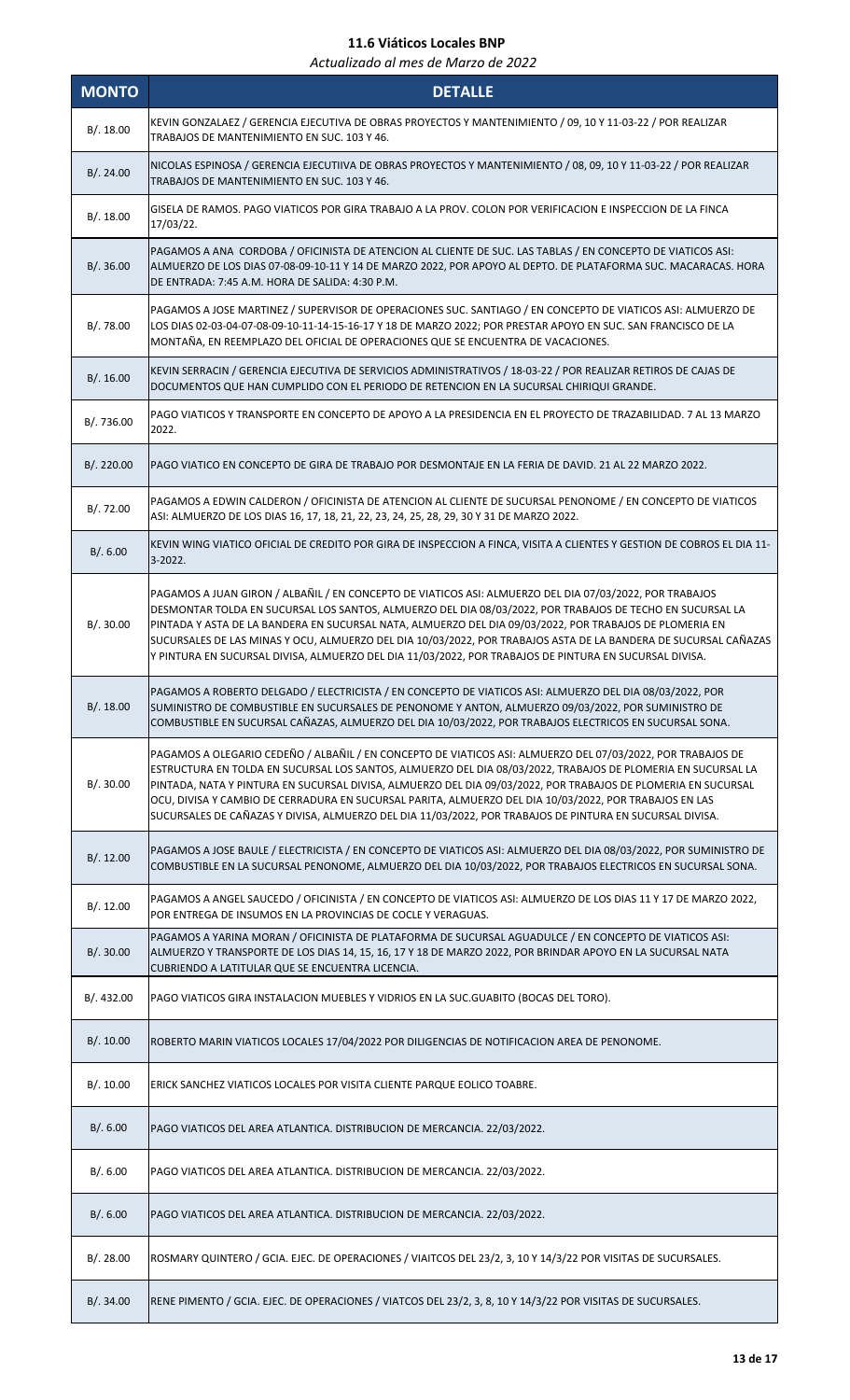| <b>MONTO</b> | <b>DETALLE</b>                                                                                                                                                                                                                                          |
|--------------|---------------------------------------------------------------------------------------------------------------------------------------------------------------------------------------------------------------------------------------------------------|
| B/.432.00    | JULIA AMAYA / NORBERTO SANTOS VIATICOS LOCALES 23 AL 25 MARZO 2022 POR GIRA DE INSTALACION MUEBLES Y VIDRIOS<br>SUCURSAL GUABITO.                                                                                                                       |
| B/.12.00     | RAFAEL BONILLA. GESTOR DE CALLE. CONCEPTO DE ENTREGA DE NOTAS DE COBROS. 15 AL 17 MARZO 2022.                                                                                                                                                           |
| B/0.620.00   | PAGO DE VIATICOS POR GIRA DE TRABAJOS DE GYPSUM Y PINTURA EN LA SUC. DE TORTI. 23 AL 26 MARZO 2022.                                                                                                                                                     |
| B/. 210.00   | ROBERTO MARIN VIATICO NOTIFICADOR POR DILIGENCIAS DE NOTIFICADAS REALIZADAS EN VARIOS SECTORES DE CHEPIGANA DEL<br>22 AL 24 DE MARZO 2022.                                                                                                              |
| B/. 1.82     | DEBITAMOS DE LA CUENTA DE GASTOS DE VIATICOS LOCALES EL MONTO DE LA DEVOLUCIONDE LA COLABORADORA YESSENIA<br>PEÑA.                                                                                                                                      |
| B/0.66.00    | PAGAMOS A JORGE LUIS CASTILLO / OFICINISTA DE ATENCION AL CLIENTE DE SUCURSAL LA ARENA / EN CONCEPTO DE VIATICOS<br>ASI: ALMUERZO DE LOS DIAS 02, 03, 04, 07, 08, 09, 10, 11, 14, 15 Y 16 DE MARZO 2022.                                                |
| B/.10.00     | PAGAMOS A STEFANO GRECO / JEFE DE SECCION PLAZA BANCONAL / EN CONCEPTO DE VIATICOS ASI: DESAYUNO Y ALMUERZO DEL<br>DIA JUEVES 17 DE MARZO 2022.                                                                                                         |
| B/.70.00     | PAGAMOS A FRANCISCO CASTILLO / CAJERO DE SUCURSAL / EN CONCEPTO DE VIATICOS ASI: DESAYUNO Y ALMUERZO DE LOS DIAS<br>23, 24, 25, 28, 29, 30 Y 31 DE MARZO 2022, POR BRINDAR APOYO EN SUCURSAL NATA CUBRIENDO AL TITULAR QUE SE ENCUENTRA<br>DE LICENCIA. |
| B/.18.00     | PAGO VIATICOS CONCEPTO DE CENA A AUDITORES. EL 10 MARZO 2022.                                                                                                                                                                                           |
| B/.16.00     | FRANCISCO MARTINEZ. PAGO VIATICOS CONCEPTO ENTREGA DE NOTAS DE COBROS, AREA DE COLON, AREA ARRAIJAN. 15 Y 17<br><b>MARZO 2022.</b>                                                                                                                      |
| B/.60.00     | GEORGE LOHMANN / GCIA. EJEC. DE SUCURSALES / VIATICOS DEL 14-17, 21-25 Y 28/3/22 POR APOYO EN SUC. 79.                                                                                                                                                  |
| B/.6.00      | OCTAVIO ESTRADA. PAGO VIATICOS POR GIRA AL AREA OESTE VISITA DE CLIENTES Y PROSPECTOS. 21 MARZO 2022.                                                                                                                                                   |
| B/.220.00    | PAGO VIATICOS POR TRABAJOS EN SUC. AL AREA CENTRAL, 24 AL 25 MARZO 2022.                                                                                                                                                                                |
| B/.30.00     | BONARGE DIAZ. PAGO VIATICOS AUDITOR POR AUDITORIA EN LA SUC. MACARACAS 15, 17, 18 MARZO 2022.                                                                                                                                                           |
| B/.10.00     | TORIBIO CHANIS. PAGO VIATICOS AUDITORIA POR CREDITO AGROP. VISITA AL CLIENTE. 15/03/2022.                                                                                                                                                               |
| B/.10.00     | BONARGE DIAZ. PAGO VIATICOS POR AUDITORIA SUC. LOS SANTOS (GIRA SONA VERAGUAS). 10 MARZO 2022.                                                                                                                                                          |
| B/.216.00    | OSCAR PEREZ. PAGO VIATICOS POR TRASLADARSE AL AREA CENTRAL APOYO AL TECNICO LINDO GUILLEN. 23 AL 25 MARZO 2022.                                                                                                                                         |
| B/.6.00      | ELIO MURILLO. PAGO VIATICOS TRANSP. TERRESTRE Y MARINO. CON EL PERSONAL TECNICO CABLE AND WIRELESS REALIZAR<br>TRABAJOS INSTALACION FIBRA Y CONFIGURACION DE EQUIPOS. PUERTO PERICO A ISLA TABOGA. 25/03/2022.                                          |
| B/.210.00    | ENRIQUE MARTINEZ. PAGO VIATICOS TRANSP. TERRESTRE Y MARINO. TRASLADO A LA SUC. BOCAS DEL TORO TECNICO DE<br>ALARMA, 22 AL 24 MARZO 2022.                                                                                                                |
| B/.60.00     | VESTA NAYLOR. PAGO DE VIATICOS GIRA DE TRABAJO SUC. NUEVO ARRAIJAN. 2, 4, 9, 10, 14, 17 MARZO DE 2022.                                                                                                                                                  |
| B/.96.00     | PAGO VIATICOS TECNICO DE ALARMA POR TRASLADARSE A DIFERENTES PUNTOS DEL AREA CENTRAL REALIZAR TRABAJOS LOS DIAS<br>7, 8, 9, 10, 11, 12 MARZO 2022.                                                                                                      |
| B/.406.00    | MELVIN BATISTA / GCIA.EJEC. DE OPERACIONES / VIATICOS DEL 25-29/3/22 POR APOYO EN SUC. 36.                                                                                                                                                              |
| B/.30.00     | LUCILA MIRANDA / GCIA. EJEC. DE SUCURSALES / VIATICOS DEL 14-18/3/22 POR APOYO EN SUC. 103.                                                                                                                                                             |
| B/.30.00     | NEFTALI LARA / GCIA. EJEC. DE SEGURIDAD / VIATICOS DEL 7-11/3/22 POR APOYO EN SUC. 103.                                                                                                                                                                 |
| B/.10.00     | CARLOS RIVERA / GCIA. EJEC. DE SEGURIDAD / VIATICOS DEL 11/3/22 POR APOYO EN SUC. 46.                                                                                                                                                                   |
| B/.42.00     | RAUL MORENO / GCIA. EJEC. DE SEGURIDAD / VIATICOS DEL 7-11/3/22 POR APOYO EN SUC. 103.                                                                                                                                                                  |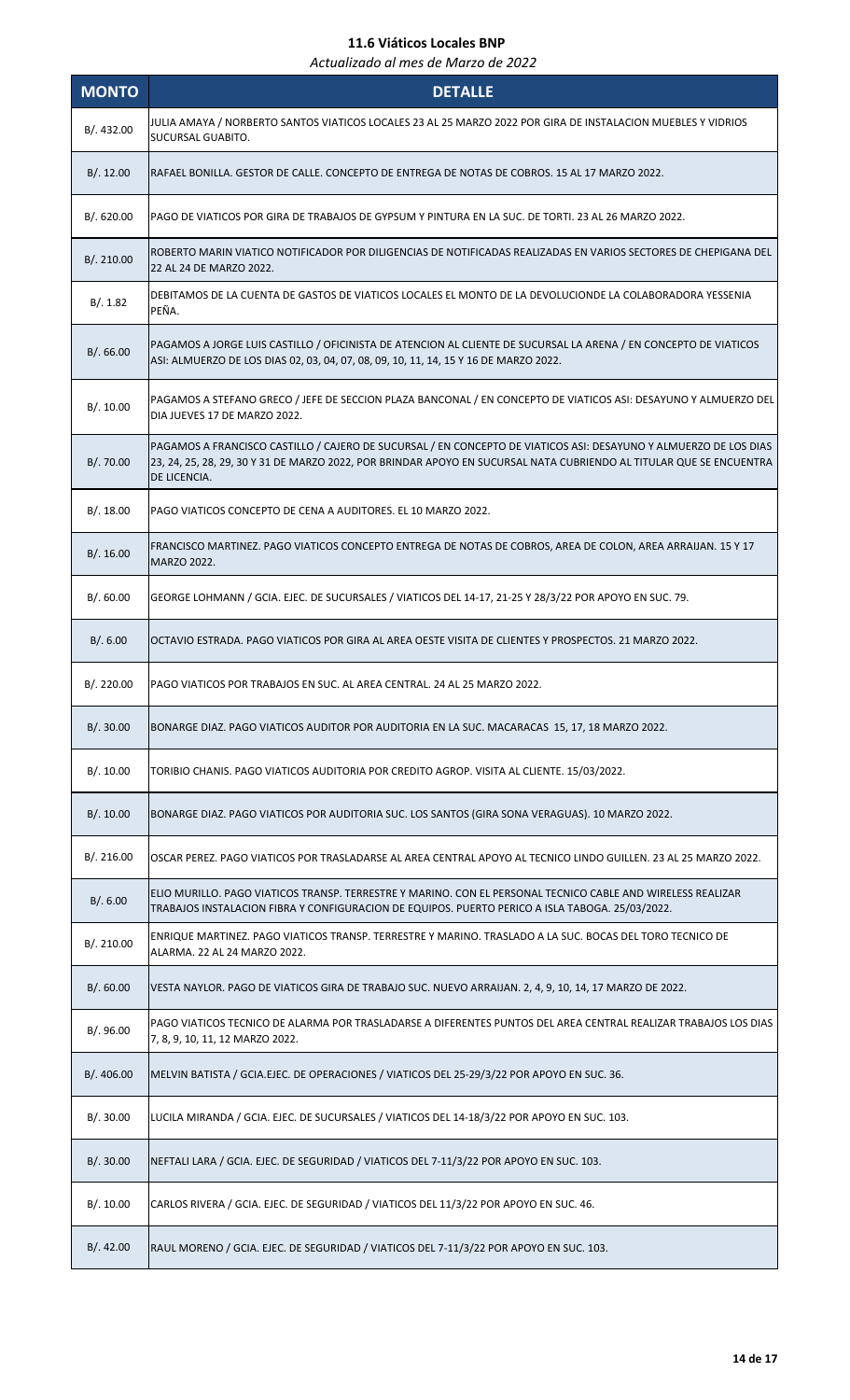| <b>MONTO</b> | <b>DETALLE</b>                                                                                                                                                                                                                       |
|--------------|--------------------------------------------------------------------------------------------------------------------------------------------------------------------------------------------------------------------------------------|
| B/.30.00     | PAGAMOS A YARINA MORAN / OFICINISTA DE OPERACIONES EN SUC. AGUADULCE / EN CONCEPTO DE VIATICOS ASI: ALMUERZO<br>DE LOS DIAS 21, 22, 23, 24, 25 DE MARZO DE 2022.                                                                     |
| B/.60.00     | PAGAMOS A MAUREEN CHEN / ASIST. DEL GTE. AREA COORD. OPER / EN CONCEPTO DE VIATICOS ASI: DESAYUNO Y ALMUERZO DE<br>LOS DIAS 14, 15, 21, 22, 23 Y 24 DE MARZO DE 2022.                                                                |
| B/.30.00     | PAGAMOS A JORGE LUIS CASTILLO / OFICINISTA DE ATENCION AL CLIENTE DE SUC. LA ARENA-CHITRE / EN CONCEPTO DE VIATICOS<br>ASI: ALMUERZO DE LOS DIAS 17, 18, 21, 22 Y 23 DE MARZO DE 2022.                                               |
| B/.6.00      | PAGAMOS A JUAN MIGUEL HERRERA / NOTIFICADOR / EN CONCEPTO DE VIATICOS ASI: ALMUERZO DEL DIA 9 DE MARZO DE 2022<br>POR ATENDER DILIGENCIAS DEL JUZGADO EJECUTOR, COCLE Y VERAGUAS.                                                    |
| B/.10.00     | WILLIAN ROGERS. PAGO VIATICOS PARA EL AREA OESTE POR RETIRO DE MOBILIARIOS DE OFICINAS EN DISTINTAS SUC. 25/03/2022.                                                                                                                 |
| B/.10.00     | AUDIBERTO MORAN. PAGO VIATICOS PARA EL AREA OESTE POR RETIRO DE MOBILIARIOS DE OFICINAS EN DISTINTAS SUC.<br>25/03/2022.                                                                                                             |
| B/.432.00    | PAGO VIATICOS OFICIALES CREDITO POR GIRA DE TRABAJO A LA PROV. CHIRIQUI. 24 AL 26 MARZO 2022.                                                                                                                                        |
| B/.6.00      | PAGAMOS A JUAN M. HERRERA / NOTIFICADOR / EN CONCEPTO DE VIATICOS ASI: ALMUERZO DEL DIA 17 DE MARZO 2022, PARA<br>ATENDER DILIGENCIAS DEL JUZGADO EJECUTOR EN LA PROVINCIA DE COCLE Y VERAGUAS.                                      |
| B/.6.00      | PAGAMOS A VIENA ALONSO / JUEZ EJECUTOR / EN CONCEPTO DE VIATICOS ASI: ALMUERZO DEL DIA 09 DE MARZO 2022, PARA<br>ATENDER DILIGENCIAS DEL JUZGADO EJECUTOR EN LA PROVINCIA DE COCLE Y VERAGUAS.                                       |
| B/. 150.00   | VARIOS DEPTO. DE AUDITORIA AREA METRO VIATICOS LOCALES 28 MARZO AL 01 DE ABRIL 2022 POR AUDITORIA OPERACIONES<br><b>AREA OESTE</b>                                                                                                   |
| B/. 800.00   | IGSARIS CHAVARRIA S. / MILAGROS HENRIQUEZ M. VIATICOS LOCALES 24 AL 31 MARZO 2022 POR AUDITORIA DE OPERACIONES<br>SUCURSALES AREA CENTRAL.                                                                                           |
| B/.12.00     | OSCAR PEREZ VIATICOS LOCALES 10/03/2022 POR TRABAJOS FIBRA OPTICA CON C&W SUCURSAL CHEPO.                                                                                                                                            |
| B/. 410.00   | FERNANDO ORTEGA VIATICOS JEFE DEL DEPTO. DE GESTION DE CONTINUIDAD POR GIRA DE TRABAJO A LA PROVINCIA DE CHIRIQUI<br>A REALIZAR SIMULACROS DE DESALOJOS DEL 28 DE MARZO AL 4 DE ABRIL 2022.                                          |
| B/.36.00     | MARCOS GONZALEZ / LYNDON GUILLEN VIATICOS LOCALES 14, 15, 16, 17, 18 MARZO 2022 POR TRABAJOS VARIOS DIFERENTES<br>PUNTOS AREA CENTRAL.                                                                                               |
| B/.12.00     | VARIOS DEPTO. COORDINACION Y CAPACITAC. DE SE VIATICOS ALIMENTACION Y TRANSPORTE TERRESTRE 08, 09, 10, 15, 16, 17<br>MARZO 2022.                                                                                                     |
| B/.12.00     | ANA CRISTINA BOUCHE / GCIA. EJEC. DE OPERACIONES / VIATICOS DEL 22 Y 23/3/22 POR APOYO EN SUC. 79.                                                                                                                                   |
| B/.12.00     | ODALYS GUERRA / GCIA. EJEC. DE OPERACIONES / VIATICOS DEL 22 Y 23/3/22 POR APOYO EN SUC. 79.                                                                                                                                         |
| B/.6.00      | CRISTHIAN CASTILLO / GCIA. EJEC. DE BCA. AGROP. / VIATICOS DEL 13/3/22 POR SUBASTA GANADERA.                                                                                                                                         |
| B/.10.00     | MARIO VILLARREAL / GCIA. EJEC. DE SUCURSALES / VIATICOS POR APOYO EN SUC. 39 EL 24/3/22.                                                                                                                                             |
| B/.204.00    | VIATICOS AL PERSONAL DEL DEPTO. DE CONSTRUCCION POR TRABAJOS EN VARIAS DEPENDENCIAS DEL BNP DEL 14 AL 18 DE<br>MARZO 2022.                                                                                                           |
| B/0.682.00   | VIATICOS A LOS CONDUCTORES DEL DEPTO. DE TRANSPORTE POR BRINDAR APOYO A LA PRESIDENCIA DE LA REPUBLICA EN EL<br>PROYECTO DE TRAZABILIDAD DEL 14 AL 20 DE MARZO 2022.                                                                 |
| B/.412.00    | PAGO VIATICOS POR TRASLADO DE ENSERES A LA FERIA DE ZONA. 28 AL 30 MARZO 2022.                                                                                                                                                       |
| B/0.66.00    | DEBITAMOS DE LA CUENTA DE GASTOS DE VIATICOS / PARA EL PAGO A JULISSA AYALA / GERENTE DE SUCURSAL / EN CONCEPTO<br>DE VIATICOS ASI: ALMUERZO DE LOS DIAS 04, 07, 08, 09, 10, 11, 14, 15, 16, 17 Y 18 DE MARZO 2022.                  |
| B/. 276.00   | PAGO VIATICOS GESTIONES DE TRABAJO DE HIERRAS Y COMPETIVIDAD DE LOS COLABORADORES. 8 AL 12 DE MARZO 2022.                                                                                                                            |
| B/.116.00    | LOURDES GONZALEZ. PAGO DE VIATICOS GIRA DE TRABAJO AL AREA CENTRAL. 21 AL 22 MARZO 2022.                                                                                                                                             |
| B/.6.00      | DEBITAMOS PAGO CORRESPONDIENTEA ALMUERZO AL COMPAÑERO JUANA ABREGO, CONDUCTOR DE LA GCIA. EJECUTIVA DE<br>SERVICIO ADMINISTRATIVO CORRESPONDIENTE AL 24/03/2022 POR ENTREGA DE ORDENES DE DESCUENTO EN LA SUCURSAL LA<br>EXPOSICION. |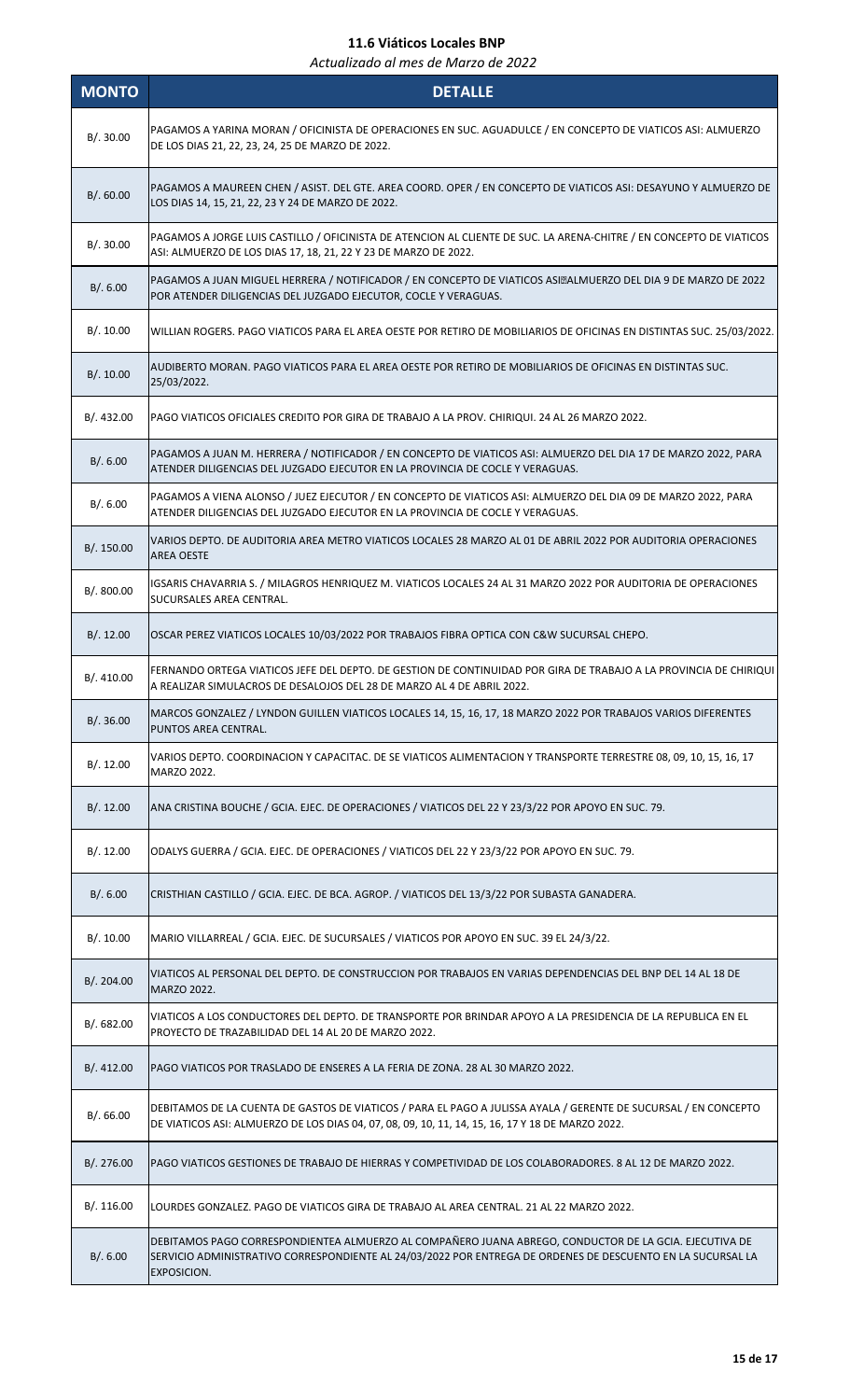| <b>MONTO</b> | <b>DETALLE</b>                                                                                                                                                                                                                                                                                                    |
|--------------|-------------------------------------------------------------------------------------------------------------------------------------------------------------------------------------------------------------------------------------------------------------------------------------------------------------------|
| B/. 400.00   | DANIS CORELLA / GCIA. EJEC. DE SEGURIDAD / VIATICOS DEL 22-26/3/22 POR APOYO EN SUC. 36.                                                                                                                                                                                                                          |
| B/.40.00     | JORGE ALMENGOR / GCIA. EJEC. DE SEGURIDAD / VIATICOS DEL 14-17/3/22 POR APOYO EN GIRA DE SUC. AREA OCCIDENTAL.                                                                                                                                                                                                    |
| B/.16.00     | LUIS DE LEON / GCIA. EJEC. DE SEGURIDAD / VIATICOS DEL 16/3/22 POR APOYO EN GIRA DE SUC. AREA OCCIDENTAL.                                                                                                                                                                                                         |
| B/.10.00     | PEDRO SMITH / GCIA. EJEC. DE SEGURIDAD / VIATICOS DEL 14/3/22 POR APOYO EN SUC. 46.                                                                                                                                                                                                                               |
| B/. 200.00   | LEONILDE CORELLA / GCIA. EJEC. DE SEGURIDAD / VIATICOS DEL 24-26/3/22 POR APOYO EN SUC. 16.                                                                                                                                                                                                                       |
| B/.30.00     | RAUL MORENO / GCIA. EJEC. DE SEGURIDAD / VIATICOS DEL 14-18/3/22 POR APOYO EN SUC. 103.                                                                                                                                                                                                                           |
| B/.24.00     | NEFTALI LARA / GCIA. EJEC. DE SEGURIDAD / VIATICOS DEL 14-17/3/22 POR APOYO EN SUC. 103.                                                                                                                                                                                                                          |
| B/0.6.00     | JORGE MIRANDA / GCIA. EJEC. DE SEGURIDAD / VIATICOS DEL 18/3/22 POR APOYO EN SUC. 103.                                                                                                                                                                                                                            |
| B/. 388.00   | VLADIMIR MARTINEZ RIOS, HECTOR BELTRAN, VIATICOS LOCALES 25 AL 27 DE MARZO DE 2022 EXTENSION DE VIATICOS LOCALES A<br>TRABAJOS DE CONFECCION BARANDALES SUC. GUABITO BOCAS DEL TORO.                                                                                                                              |
| B/. 376.00   | VARIOS DEPTO. AGROP. PROGRAMA DE APOYO AL PROD. VIATICOS LOCALES 14 AL 19 MARZO DE 2022 GESTIONES DE TRABAJO DE<br>HIERRAS Y COMPETITIVIDAD DE LOS COLABORADORES.                                                                                                                                                 |
| B/. 206.00   | DANIEL MORHAIM VIATICOS LOCALES 29 AL 31 MARZO 2022 POR APOYO EN LA FERIA DE SONA.                                                                                                                                                                                                                                |
| B/.6.00      | YANIRE MORENO VIATICOS LOCALES 18 MARZO DE 2022 POR VISITA DE CLIENTES EN SAN CARLOS.                                                                                                                                                                                                                             |
| B/.30.00     | ERICK ROMERO / GERENCIA EJECUTIVA DE OBRAS PROYECTOS Y MANTENIMIENTOS / 15, 16, 17 Y 21-03-2022 / POR REALIZAR<br>MANTENIMIENTO EN SUCURSALES 81, 10 Y 54.                                                                                                                                                        |
| B/.24.00     | JORGE JIMENEZ / GERENCIA EJECUTIVA DE OBRAS PROYECTOS Y MANTENIMIENTOS / 7, 8, 9 Y 10-3-2022 / POR REALIZAR<br>MANTENIMIENTO EN SUCURSALES 81, 103 Y 46.                                                                                                                                                          |
| B/.18.00     | IRVING GUERRA / GERENCIA EJECUTIVA DE OBRAS PROYECTOS Y MANTENIMIENTOS / 2, 3-03-2022 / POR REALIZAR<br>MANTENIMIENTO EN SUCURSAL 79.                                                                                                                                                                             |
| B/.30.00     | LUCILA MIRANDA / GERENCIA EJECUTIVA DE SUCURSALES / 21, 22, 23, 24 Y 25-03-22 / POR BRINDAR APOYO EN SUCURSAL<br>GUALACA.                                                                                                                                                                                         |
| B/.20.00     | PAGO VIATICOS GIRA DE TRABAJO A CONSULTA CIUDADANA PARA PROYECTO BNP EN SUC. DE OCU. 10/03/2022.                                                                                                                                                                                                                  |
| B/. 6.00     | RICARDO GONZALEZ. PAGO VIATICOS GIRA DE TRABAJO AL MUNICIPIO CHORRERA Y BOMBERO DE LA CHORRERA. 21/03/2022.                                                                                                                                                                                                       |
| B/.24.00     | PAGO VIATICOS POR GIRA DE TRABAJO INSPECCION DE TERRENO AMPLIACION DEL BNP 25/03/2022.                                                                                                                                                                                                                            |
| B/.12.00     | PAGO VIATICOS GIRA DE TRABAJO TRAMITE EN MUNICIPIO DE CHORRERA. 17/03/2022.                                                                                                                                                                                                                                       |
| B/.40.00     | WALTER CASTILLO / GERENCIA EJECUTIVA DE SEGURIDAD / 15, 16 Y 17-03-22 / POR ESCOLTAR AL GERENTE GENERAL EN GIRA A LA<br>PROVINCIA DE CHIRIQUI.                                                                                                                                                                    |
| B/.6.00      | EDNITA PINZON. PAGO VIATICOS VISITA A CLIENTE A SAN CARLOS 18/03/2022.                                                                                                                                                                                                                                            |
| B/.6.00      | LUIS CRUZ. PAGO DE VIATICOS POR TRANSPORTAR A COLABORADORES AVISITA A CLIENTES SAN CARLOS 18/03/2022.                                                                                                                                                                                                             |
| B/.216.00    | THIERRY ALTAFULLA. PAGO VIATICOS GIRA DE TRABAJO A LA PROV. DARIEN DEL 29 AL 31 MARZO 2022.                                                                                                                                                                                                                       |
| B/.216.00    | CESAR SAMUDIO. PAGO VIATICOS GIRA AL AREA CENTRAL DAR APOYO AL TECNICO LINDO GUILLEN. 30 DE MARZO AL 1 ABRIL 2022.                                                                                                                                                                                                |
| B/.18.00     | PAGAMOS A ROBERTO DELGADO / EN CONCEPTO DE VIATICOS ASI: ALMUERZO DEL DIA 15/3/22 POR TRABAJOS EN PEDASI.<br>ALMUERZO DEL DIA 16/3/22 POR TRABAJOS ELECTRICOS EN PLAZA BANCONAL. ALMUERZO DEL DIA 18/3/22 POR SUMINISTRO DE<br>COMBUSTIBLE EN SUC. SANFCO. DE LA MONTAÑA.                                         |
| B/.22.00     | PAGAMOS A JOSE BAULE / ELECTRICISTA / EN CONCEPTO DE VIATICOS ASI: ALMUERZO DEL DIA 15.3.22 TRABAJO ELECTRICOS EN<br>SUC. PEDASI. DESAYUNO Y ALMUERZO DEL 16.3.22 GIRA A LA CIUDAD DE PANAMA BUSCAR MOBILIARIO. ALMUERZO DEL 18.3.22<br>TRABAJOS ELECTRICOS Y SUMINISTRO COMBUSTIBLE SUC. SAN FCO. DE LA MONTAÑA. |